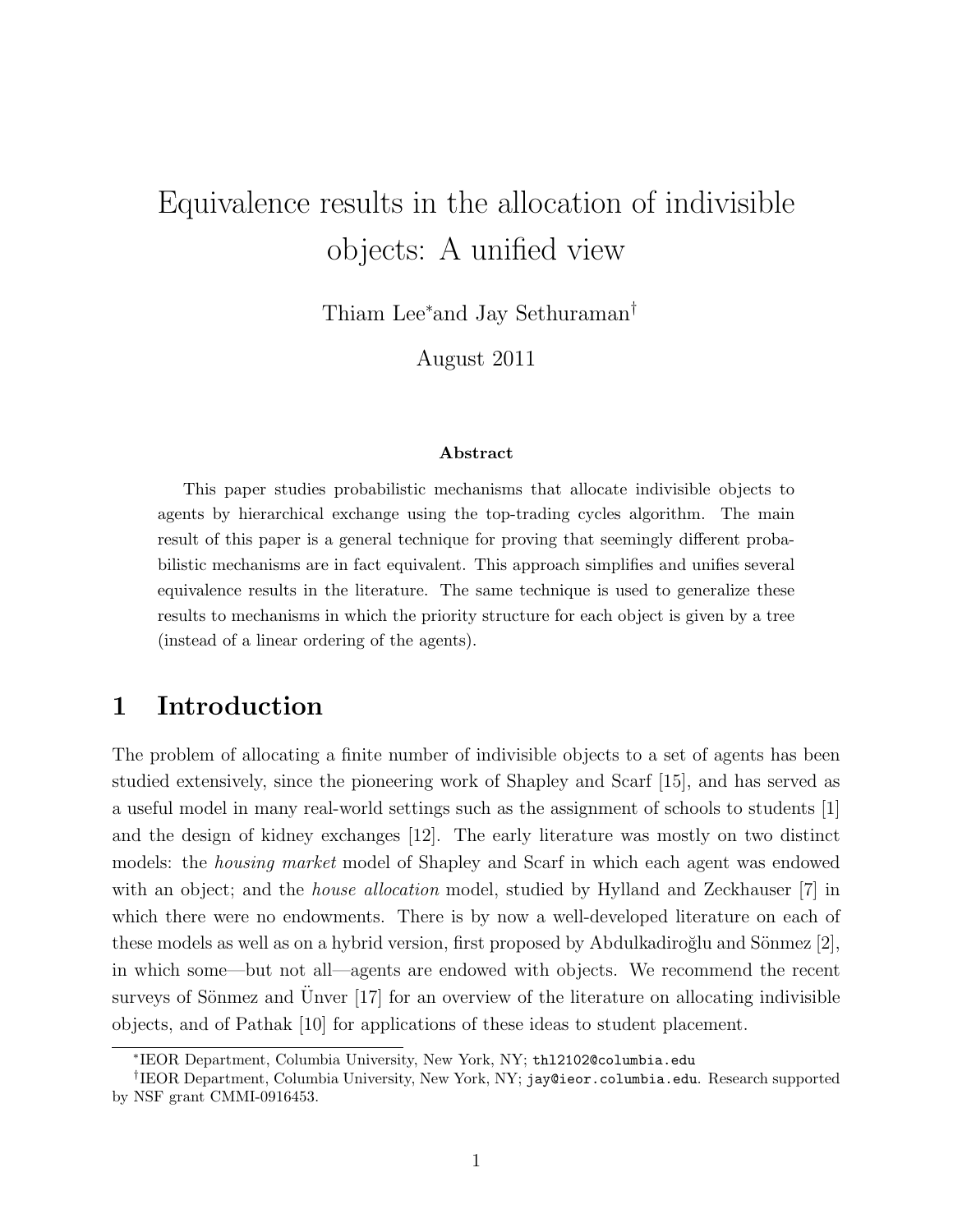In this paper our focus is exclusively on ordinal settings in which agents submit strict preference orderings over the objects. Shapley and Scarf formulated their housing market model in this setting, and described the top-trading cycle (TTC) algorithm (attributed to Gale) that computes a unique reallocation of the objects to the agents. They further showed that this allocation is in the core of the natural cooperative game associated with this problem, and also that it can be sustained as a competitive equilibrium. Roth and Postlewaite [14] later established the uniqueness of the core, and Roth [13] showed that the core mechanism is strategyproof (submitting true preference orderings is a dominant strategy for each agent). Bird [3] generalized this result and showed that the core is in fact group strategyproof (submitting true preference orderings is a dominant strategy for any group of agents).

For the house allocation problem, a fundamental mechanism in this setting is the Random Priority  $(RP)$  mechanism (see Zhou [19], and Abdulkadiroğlu and Sönmez): a random ordering of the agents is drawn, and the agents are invited to choose objects in this order. The resulting allocation (for any given ordering) is Pareto efficient, so the outcome of the mechanism can be thought of as a lottery over Pareto efficient assignments. It is easy to see that RP is strategyproof and treats equals equally: agents with identical preference orderings receive identical (probabilistic) allocations. The literature on these problems evolved fairly independently until Abdulkadiroğlu and Sönmez thought of the following mechanism for the house allocation problem: endow each agent with a random object, each possible endowment of the objects to the agents equally likely; and find the unique reallocation given by the TTC algorithm. They called this the random endowment (RE) mechanism. A natural question is to understand the relationship between RP and RE. Somewhat surprisingly, Abdulkadiroğlu and Sönmez showed that these mechanisms are equivalent: given any preference structure for the agents, RP and RE lead to the same probability distribution over Pareto efficient assignments. Since their result, there have been a number of papers that establish the equivalence of seemingly different mechanisms for a variety of models assignment models: For example, Pathak and Sethuraman [11] show that in assigning students to schools (using the TTC mechanism), the mechanism in which all the schools use the same (random) priority ordering of the agents is equivalent to the mechanism in which every school generates its priority ordering randomly and independently.

Our paper is inspired by a recent paper of Carroll [5] that puts forth a general framework that subsumes many (but not all) of the known equivalence results in the literature. Specifically, Carroll introduces the notion of a priority framework in which the priority orderings of the objects are specified in terms of "roles," which are placeholders for the agents. The priority framework is instantiated by picking a bijection from the set of roles to the set of agents, resulting in a priority ordering of the agents for each object. Carroll showed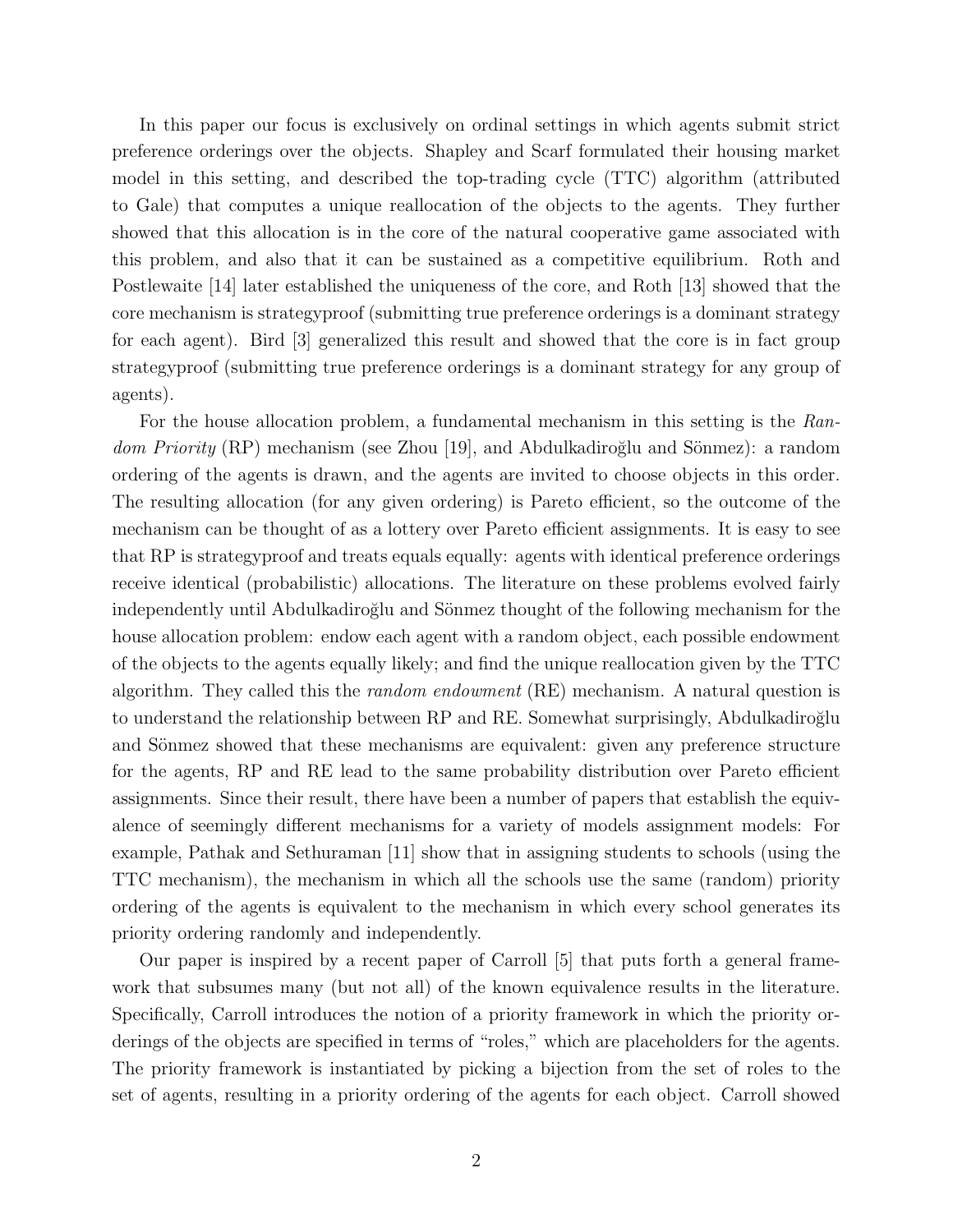that if the bijection from roles to agents is chosen uniformly at random, and if the TTC algorithm is used to compute the allocation, then the outcome—a probability distribution over matchings—is independent of the priority framework! The equivalence of RP and RE follows because each of them can be modeled by a fixed priority framework. Carroll also introduced a more general priority structure for the objects by using an exogeneous partition of the agents into groups. There is a fixed priority structure for the objects in terms of the given groups, but each group is free to order its roles any way it likes across the various objects. As before, the roles of each group are instantiated by a random bijection to the agents in that group, and this is done independently for each group. Carroll showed that the final outcome is the same regardless of how each group orders its roles across the various objects. In proving his result, Carroll observed that the straightforward counting approach of Pathak and Sethuraman does not easily extend to this model. Nevertheless Carroll used a combination of techniques and gave essentially a bijective technique to prove his main result. In another recent paper, Ekici [6] proved a new equivalence result in the hybrid model where some (but not all) agents are endowed with objects. For this model, Ekici showed the equivalence of a natural random priority mechanism, first proposed by Abdulkadiroğlu and Sönmez, to a variant of the random endowment mechanism in which some agents may be endowed with multiple objects and others none; agents of the latter sort are nonetheless granted an "inheritance" right. We defer the details of this mechanism to Section 4.1, but note that this result is neither subsumed by Carroll's general model, nor by a similar looking equivalence result of Pathak and Sethuraman. Ekici's proof is again bijective.

Motivated by these recent equivalence results we describe a general technique to prove the equivalence of two mechanisms (Section 3). Our approach is related to that of Pathak and Sethuraman: like that approach we rely on induction (on the number of agents), and express the outcome of a mechanism in terms of its outcome on smaller instances. Given two mechanisms, we focus on those terms that appear in one but not the other, and argue that the overall contribution of such terms is zero. The key difference is in the way this last fact is established. Pathak and Sethuraman used a counting argument to do this, whereas we replace this counting argument with a simple bijection. The advantage is that one can now apply this argument more broadly. In particular, the results of Carroll, Ekici, and generalizations of these results can all be established easily using our general technique, see Section 4. In Section 5 we show how the same technique can be used to prove equivalence results when the priority structures form an inheritance tree in the sense of Papai [9]. Our main contribution therefore is a unified approach that sheds light on all the equivalence results in the literature, in addition to suggesting new ones.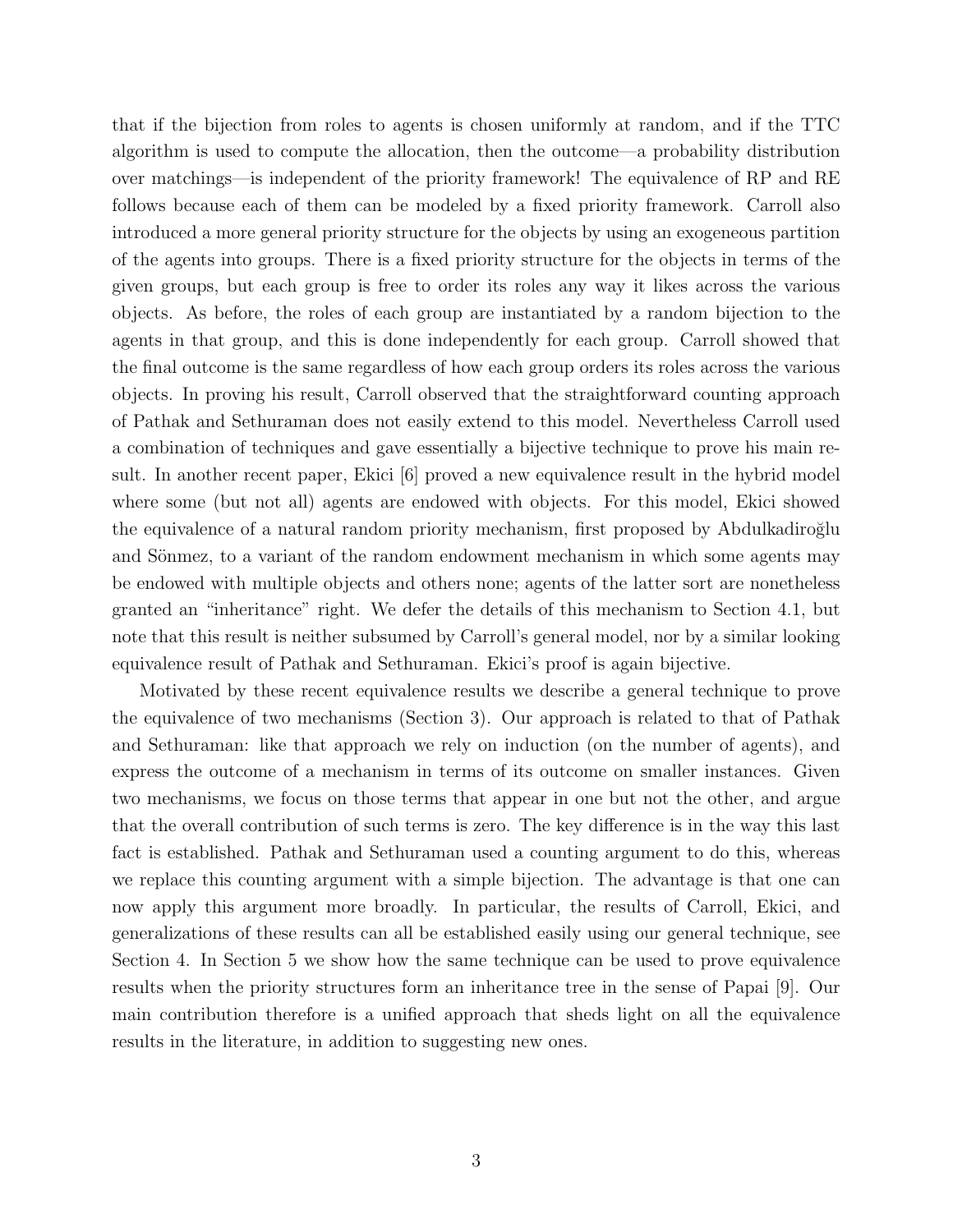## 2 TTC Mechanisms

Let A denote the set of agents and S the set of objects, with  $|A| = |S|$ . Each agent has a strict preference ordering over the objects. Each agent wishes to be assigned exactly one object, and each object can be assigned to at most one agent. Our focus shall be on the family of algorithms called top-trading cycles (TTC) invented by Gale and first described by Shapley and Scarf [15]. This algorithm operates in phases; At the beginning of each phase, there is a set of (remaining) agents, a set of (remaining) objects, and each object has a top-priority agent (among the ones that remain). Consider the graph with a node for each (remaining) agent, and an arc from node  $i$  to node  $k$  if agent  $i$ 's most preferred object is one for which agent k has top priority. Note that self-loops are possible: an arc  $(i, i)$  exists if agent i has the highest priority for his most-preferred (remaining) object. This graph, referred to as the TTC graph, must have a cycle  $c$  (which may be simply a self-loop), because every node has out-degree 1 and there are finitely many nodes. Every agent in  $c$  is matched with the object he most prefers among the ones that remain; the agents in  $c$  along with their matched objects are removed from the problem, and the top-priority agent for each remaining object is updated if necessary. We will usually refer to this process as clearing the cycle c. If any agent (equivalently object) remains, the next phase starts in which the same algorithm is applied to the remaining objects and agents; Otherwise, all the agents have been matched and the algorithm terminates.

Note that we talk of the TTC *family* of algorithms rather than the TTC algorithm because the final allocation depends on how the top priority agent for each object is specified. Thus the mechanisms we discuss differ in how the agents are prioritized for each object. The following two examples, which are well-known mechanisms in the literature, give an idea of how mechanisms can differ within the framework just described. In each case, the agents are assigned objects using the TTC algorithm, but applied to different priority profiles for the objects.

Example 1. Random Priority (RP). Let  $(\sigma_1, \sigma_2, \ldots, \sigma_n)$  be a permutation of the agents chosen uniformly at random, that is, every permutation of the agents is equally likely. Let  $i^*$  be the smallest i for which agent  $\sigma_i$  still remains in the problem. Then, the top-priority agent (in any phase) for *every* remaining object is  $\sigma_{i^*}$ . Equivalently, the top-priority agent for every remaining object in phase k is the agent  $\sigma_k$ .

**Example 2. Random Endowment (RE).** Let  $(\sigma_1, \sigma_2, \ldots, \sigma_n)$  be a permutation of the agents chosen uniformly at random, that is, every permutation of the agents is equally likely. For each  $j = 1, 2, \ldots, n$ , the top-priority agent for the j-th object is  $\sigma_j$ . Note that if the j-th object still remains in the problem, so will agent  $\sigma_j$ , so every remaining object will have a top-priority agent at every point in time.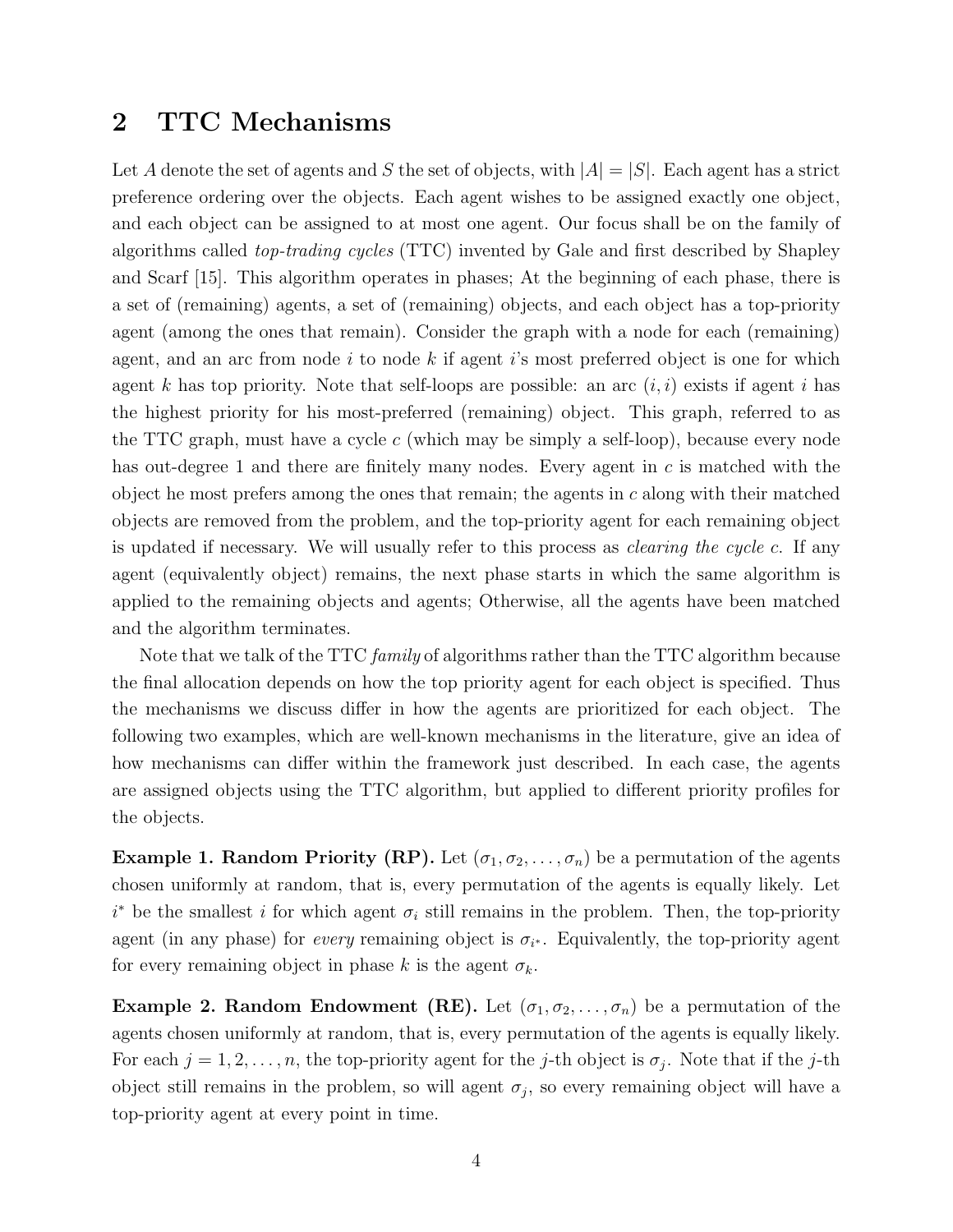For both RP and RE, the priority orderings of the objects are determined randomly, so the outcome is a *random* matching, which can be described as a *probability distribution* over perfect matchings. This naturally leads us to the notion of equivalence of mechanisms, defined as follows.

**Definition 1.** Two mechanisms are *equivalent* if for any instance, every perfect matching occurs with the same probability under both mechanisms.

Although RP and RE look different and are described in different terms, they lead to the same probability distribution over perfect matchings, as was shown independently by Abdulkadiroğlu and Sönmez [2] and Knuth [8]. Thus, RP and RE are equivalent mechanisms.

# 3 Equivalence of Mechanisms: A general approach

Recent results have shown equivalences between mechanisms that allow for more complex priority structures [5, 6, 11]. We review in Section 4 two of these results and show how their proofs can be simplified. We unify and generalize these recent results in §5, where we formulate a model in which the priority structure for each object is given by an inheritance tree. The proof technique used in all of our proofs is essentially the same, and is discussed explicitly in this section.

Recall that different mechanisms in the TTC family differ only in how the priority structures for the various objects are determined. All the TTC mechanisms we consider satisfy the following persistence property:

(i) Once an agent has top priority for an object, he retains it until he is matched (to that object or a different one);

and the following inheritance property:

(ii) The top-priority agent for a remaining object at any time may depend only on the set of remaining agents and objects as well as the partial matching guaranteed by the all past cycles formed in the TTC graph.

Note that on a given priority profile for the objects it is possible for the corresponding TTC graph for M to have multiple cycles; by property (i), however, any cycle that is not cleared will persist in the TTC graph until it is cleared. This enables us to write the outcome of mechanism M as a simple recursion. To do this, we first set up some notation.

Let  $\mathbb{M}(A,\pi)$  be the probability that mechanism M applied to the set of agents A results in the matching  $\pi$ .<sup>1</sup> For any  $l \geq 1$ , let  $\mathcal{C}_{\mathbb{M}}^l$  be the collection of l disjoint top-trading cycles (also

<sup>&</sup>lt;sup>1</sup>Strictly speaking, we should also specify the set of objects that are "available." However the set of available objects will be clear from the context, justifying the notation.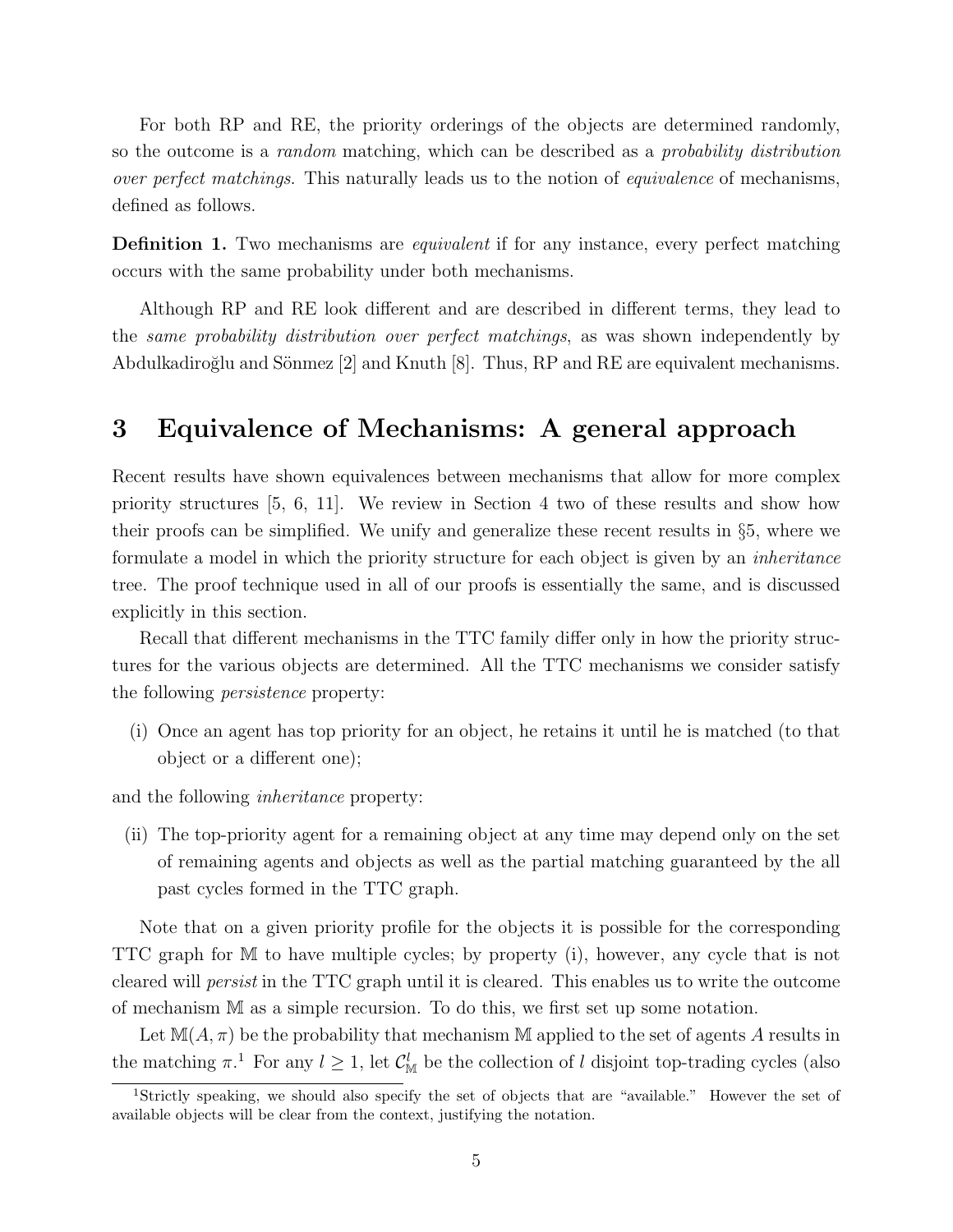called a cycle product of size  $l$ ) that could be simultaneously present initially when mechanism M is used. Each cycle can be written in a canonical way: the smallest-numbered agent in the cycle appears as the first agent in the cycle; for a cycle-product of size  $l$ , we arrange the cycles in ascending order of the first agents. Note that this representation is unique. For any cycle product c, let  $\nu(c)$  be the induced matching, and  $P_{\mathbb{M}}(c)$  be the probability that cycle product c is present in the TTC graph under mechanism M. Finally, for matchings  $\pi$  and  $\pi', \pi' \subseteq \pi$  if  $\pi'$  is a submatching of  $\pi$  (i.e., every matched pair in  $\pi'$  is also a matched pair in  $\pi$ ); in that case,  $\pi \setminus \pi'$  denotes the matching  $\pi$  restricted to the agents and objects that do not appear in  $\pi'$ . Then:

$$
\mathbb{M}(A,\pi) = \sum_{l \ge 1} \sum_{\substack{c \in \mathcal{C}_{\mathbb{M}}^l \\ \nu(c) \subseteq \pi}} (-1)^{l-1} P_{\mathbb{M}}(c) \mathbb{M}(A \setminus c, \pi \setminus \nu(c)). \tag{1}
$$

Eq. (1) can be justified in a straightforward way using the inclusion-exclusion principle and property (i).<sup>2</sup> Note that the information about the cycles that have been cleared is implicit in the definition of the residual problem.

As priority structures grow increasingly complex so does the behavior of the mechanism, so comparing different TTC mechanisms is not always easy. However, Eq. (1) suggests a simple way to think about the equivalence of two TTC mechanisms. Suppose there is another TTC mechanism  $M'$  satisfying properties (i) and (ii) such that

(iii) every collection of cycles that could be simultaneously present in the TTC graph of M can also be simultaneously present in the TTC graph of  $\mathbb{M}'$ . That is,  $\mathcal{C}_{\mathbb{M}}^l \subseteq \mathcal{C}_{\mathbb{M}'}^l$  for any l; and

(iv) for any 
$$
c \in \bigcup_{l \geq 1} C_{\mathbb{M}}^l
$$
,  $P_{\mathbb{M}}(c) = P_{\mathbb{M}'}(c)$ .

Then,

$$
\mathbb{M}'(A,\pi) = \sum_{l \geq 1} \sum_{\substack{c \in C_{\mathbb{M}'}^l \\ \nu(c) \subseteq \pi}} (-1)^{l-1} P_{\mathbb{M}'}(c) \, \mathbb{M}'(A \setminus c, \pi \setminus \nu(c)) \n= \sum_{l \geq 1} \sum_{\substack{c \in C_{\mathbb{M}'}^l \cap C_{\mathbb{M}}^l \\ \nu(c) \subseteq \pi}} (-1)^{l-1} P_{\mathbb{M}'}(c) \, \mathbb{M}'(A \setminus c, \pi \setminus \nu(c)) + \sum_{l \geq 1} \sum_{\substack{c \in C_{\mathbb{M}'}^l \setminus C_{\mathbb{M}}^l \\ \nu(c) \subseteq \pi}} (-1)^{l-1} P_{\mathbb{M}'}(c) \, \mathbb{M}'(A \setminus c, \pi \setminus \nu(c)) \n= \sum_{l \geq 1} \sum_{\substack{c \in C_{\mathbb{M}}^l \\ \nu(c) \subseteq \pi}} (-1)^{l-1} P_{\mathbb{M}}(c) \, \mathbb{M}'(A \setminus c, \pi \setminus \nu(c)) + \sum_{l \geq 1} \sum_{\substack{c \in C_{\mathbb{M}'}^l \setminus C_{\mathbb{M}}^l \\ \nu(c) \subseteq \pi}} (-1)^{l-1} P_{\mathbb{M}'}(c) \, \mathbb{M}'(A \setminus c, \pi \setminus \nu(c)), \quad (2)
$$

<sup>2</sup>We appeal to the inclusion-exclusion principle to avoid double-counting. Properties (i) and (ii) together imply that the outcome of the mechanism does not depend on which subset of cycles of the TTC graph is cleared during a phase of the TTC algorithm.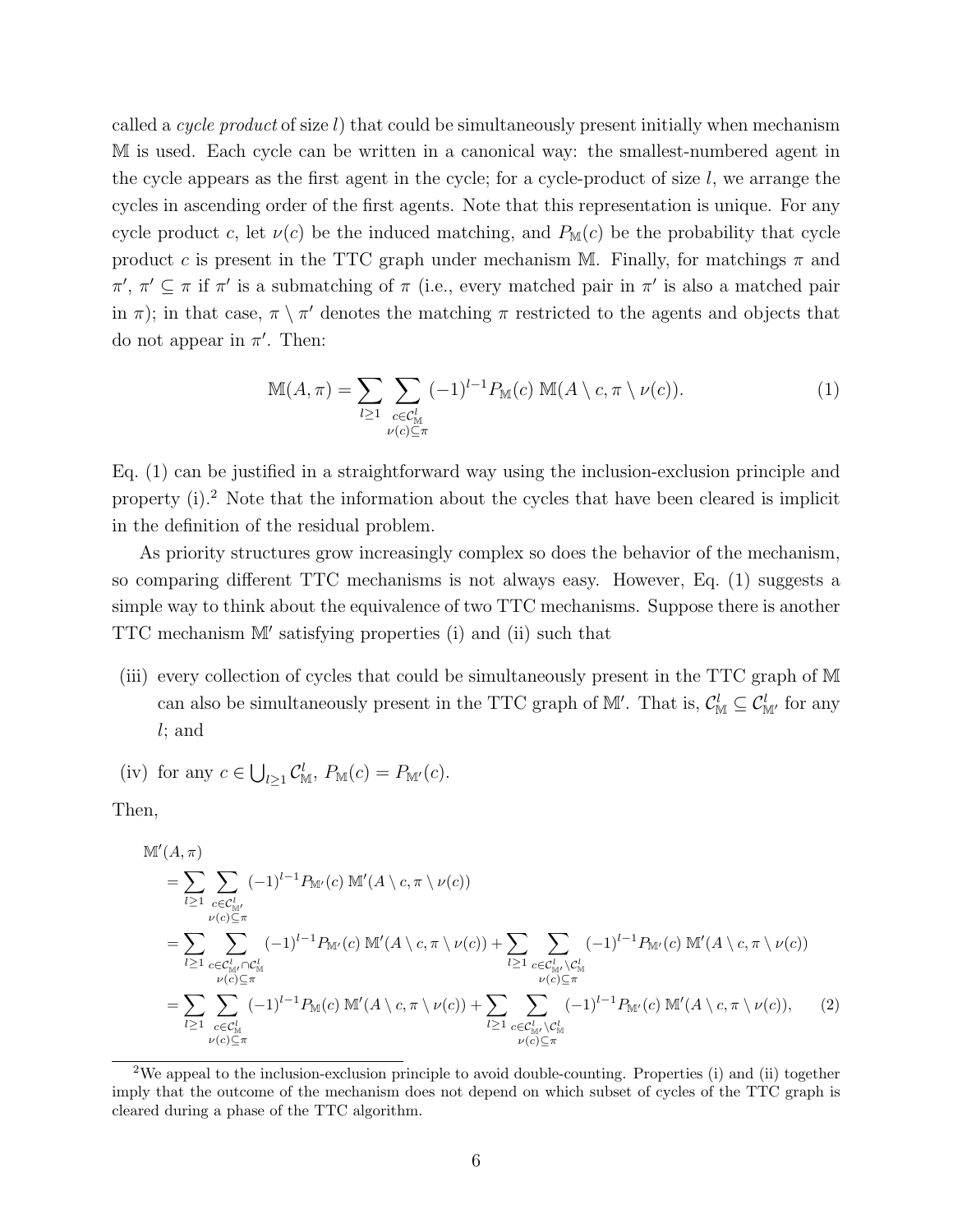where the first term of the last equality follows from properties (iii) and (iv) of mechanism  $\mathbb{M}'$ .

Suppose we are able to show that

$$
\sum_{l\geq 1}\sum_{\substack{c\in \mathcal{C}_{\mathbb{M}'}^l\backslash \mathcal{C}_{\mathbb{M}}^l\\ \nu(c)\subseteq \pi}} (-1)^{l-1} P_{\mathbb{M}'}(c) \mathbb{M}'(A\setminus c, \pi\setminus \nu(c)) = 0.
$$
 (3)

Then expression (2) simplifies to

$$
\mathbb{M}'(A,\pi) = \sum_{l \geq 1} \sum_{\substack{c \in \mathcal{C}_{\mathbb{M}}^l \\ \nu(c) \subseteq \pi}} (-1)^{l-1} P_{\mathbb{M}}(c) \mathbb{M}'(A \setminus c, \pi \setminus \nu(c)).
$$

Notice that this is exactly the recursion defining  $\mathbb{M}(A,\pi)$ , assuming  $\mathbb{M}(A',\pi') = \mathbb{M}'(A',\pi')$ for all  $A' \subsetneq A$  and all matchings  $\pi'$  involving the agents in A'. This sets the stage for an inductive proof.<sup>3</sup>

We shall therefore focus on proving (3), which we do using the following general idea. For any  $c \in \bigcup_{l \geq 1} C_{\mathbb{M}'}^l \setminus C_{\mathbb{M}}^l$  pick two special agents  $x_1$  and  $x_2$  from c and write the cycles in c such that  $x_1$  appears at the beginning of its cycle,  $x_2$  appears at the beginning of its cycle if it is in a different cycle than  $x_1$ , and all other cycles not containing  $x_1$  or  $x_2$  are written in the canonical fashion<sup>4</sup>:

if  $x_1$  and  $x_2$  appear in the same cycle, say  $(x_1a_0a_1 \ldots a_kx_2b_0b_1 \ldots b_l)$ , then split the cycle into two cycles  $(x_1a_0a_1 \ldots a_k)$  and  $(x_2b_0b_1 \ldots b_l)$ ; if  $x_1$  and  $x_2$  appear in distinct cycles, say  $(x_1a_0a_1 \ldots a_k)$  and  $(x_2b_0b_1 \ldots b_l)$ , then merge the two cycles as  $(x_1a_0a_1 \ldots a_kx_2b_0b_1 \ldots b_l)$ . We call this the *transformation*  $T$  applied to the cycle product  $c$ . Suppose that for any cycle product  $c \in \bigcup_{l \geq 1} C_{\mathbb{M}'}^l \setminus C_{\mathbb{M}}^l$ , there is a method of picking the two agents  $x_1$  and  $x_2$  such that the following properties hold:

- (a) The choice of  $x_1$  and  $x_2$  depends only on the set of agents in c, not on its cycle structure;
- (b)  $T(c) \in \bigcup_{l \geq 1} C^l_{\mathbb{M}'} \setminus C^l_{\mathbb{M}}$ , and  $P_{\mathbb{M}'}(T(c)) = P_{\mathbb{M}'}(c)$ .

We record a few properties of this transformation T: first,  $T(T(c)) = c$ , so that T is selfinverse; second,  $T(c)$  has one less or one more cycle than does c; and finally, the matchings induced by c and  $T(c)$  are identical, therefore the residual problems are identical as well. These observations collectively imply that T is a bijection between  $\{c \in \mathcal{C}_{\mathbb{M}'}^l \setminus \mathcal{C}_{\mathbb{M}'}^l : \nu(c) \subseteq$ 

<sup>&</sup>lt;sup>3</sup>Any assumption on the priority structure for the problem involving the agents in A must be preserved for the reduced problem  $A'$ . This is generally easily verified.

<sup>&</sup>lt;sup>4</sup>In all the applications of this idea, every  $c \in \bigcup_{l \geq 1} C_{\mathbb{M}}^l \setminus C_{\mathbb{M}}^l$  has at least two candidates for the roles of  $x_1$  and  $x_2$ , so this can always be done.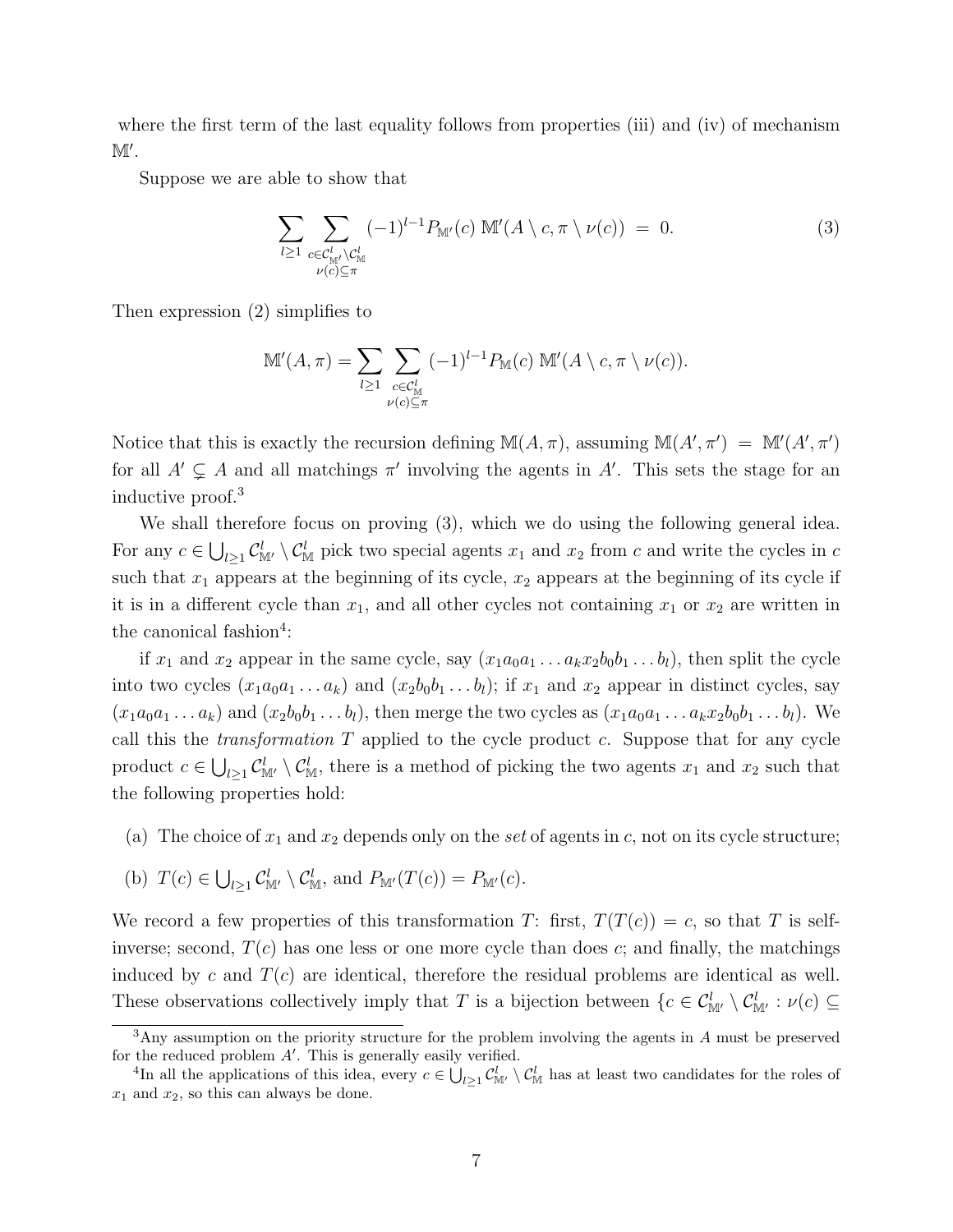$\pi, l$  odd} and  $\{c \in C^l_{\mathbb{M}'} \setminus C^l_{\mathbb{M}'} : \nu(c) \subseteq \pi, l \text{ even}\}.$  Furthermore,  $P_{\mathbb{M}'}(T(c)) = P_{\mathbb{M}}(c)$  for any  $c \in \bigcup_{l \geq 1} C_{\mathbb{M}'}^l \setminus C_{\mathbb{M}}^l$ . Rewriting Eq. (3) as

$$
\sum_{l \text{ odd}} \sum_{\substack{c \in \mathcal{C}_{\mathbb{M}'}^l \backslash \mathcal{C}_{\mathbb{M}}^l \\ \nu(c) \subseteq \pi}} P_{\mathbb{M}'}(c) \mathbb{M}'(A \setminus c, \pi \setminus \nu(c)) = \sum_{l \text{ even}} \sum_{\substack{c \in \mathcal{C}_{\mathbb{M}'}^l \backslash \mathcal{C}_{\mathbb{M}}^l \\ \nu(c) \subseteq \pi}} P_{\mathbb{M}'}(c) \mathbb{M}'(A \setminus c, \pi \setminus \nu(c)),
$$

we note that its validity is immediate from the preceding discussion: for each term involving a cycle product c on the left, there is a corresponding term (involving cycle product  $T(c)$ ) on the right such that the expressions are identical, and vice-versa.

**Example 3.** Consider an instance with 4 agents, with  $A = \{1, 2, 3, 4\}$  and  $S = \{a, b, c, d\}$ , where the agents have strict preferences given by Table 1.

| ı | 2            | 3            | 4 |
|---|--------------|--------------|---|
| a | b            | C            | а |
| b | $\mathbf{a}$ | d            | C |
| С | с            | $\mathbf{a}$ | b |
| d | d            | b            | d |

Table 1: Agent preferences for Example 3, from most- to least-preferred.

Let RP be M and RE be M'. Consider the sets of cycle products under RP. These are simply

$$
C_{\mathbb{M}}^1 = \{ (1), (2), (3), (4) \},
$$
  

$$
C_{\mathbb{M}}^2 = C_{\mathbb{M}}^3 = C_{\mathbb{M}}^4 = \emptyset.
$$

Similarly, the sets of cycle products under RE are

$$
C_{\mathbb{M}'}^1 = C_{\mathbb{M}} \cup \{ (12), (13), (23), (24), (34), (123), (132), (234), (243) \};
$$
  
\n
$$
C_{\mathbb{M}'}^2 = \{ (1)(2), (1)(3), (2)(3), (2)(4), (3)(4), (1)(23), (13)(2), (2)(34), (12)(3), (24)(3), (23)(4) \};
$$
  
\n
$$
C_{\mathbb{M}'}^3 = \{ (1)(2)(3), (2)(3)(4) \};
$$
  
\n
$$
C_{\mathbb{M}'}^4 = \emptyset.
$$

Note that it is impossible for agents 1 and 4 to be part of the same cycle product since they both have a as their most preferred object. Any cycle product in RE that is not in RP must have at least two agents; let  $x_1$  and  $x_2$  be, respectively, the lowest-numbered agent and the second lowest-numbered agent in that cycle product. It is easy to verify that the associated transformation T (with this choice of  $x_1$  and  $x_2$ ) satisfies the claimed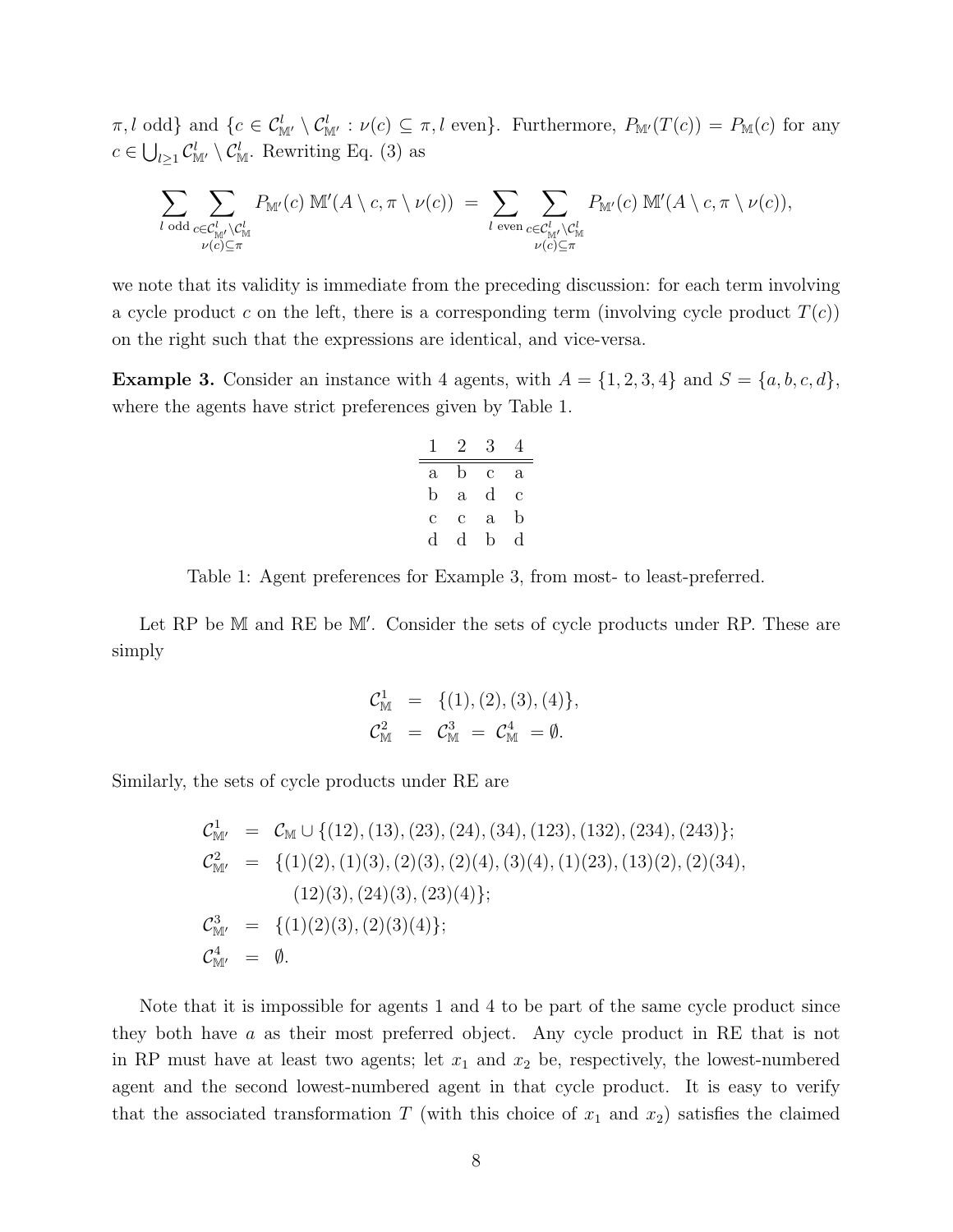properties. For the cycle  $c = (23) \in C_{\mathbb{M}'} \setminus C_{\mathbb{M}}$ , note that  $T(c) = (2)(3) \in C_{\mathbb{M}'} \setminus C_{\mathbb{M}}$ , and that  $P_{\mathbb{M}'}(c) = 1/12 = P_{\mathbb{M}'}(T(c))$ . If  $c' = (243), T(c') = (24)(3)$ ; and  $P_{\mathbb{M}'}(c') = 1/24$  as is  $P_{\mathbb{M}'}(T(c'))$ . Finally, if  $\tilde{c} = (2)(3)(4)$ ,  $T(\tilde{c}) = (23)(4)$ ; again,  $P_{\mathbb{M}'}(\tilde{c}) = 1/24$  as is  $P_{\mathbb{M}'}(T(\tilde{c}))$ . We leave it to the reader to verify the bijection for each of the other cycle products.

We can summarize the discussion so far as follows: To prove that mechanisms  $M$  and  $M'$ satisfying properties (i)-(iv) are equivalent, it is *sufficient* to verify the equivalence of M and  $\mathbb{M}'$  when there is a *single* agent and to prove Eq. (3). The latter can be done by showing how to choose  $x_1$  and  $x_2$  such that the associated transformation T satisfies properties (a) and (b). In the sections that follow, we shall carry out these (two) steps for various pairs of mechanisms.

### 4 Linear Priority Structures

#### 4.1 RP and RE in a model with endowments

We consider an assignment model in which some of the agents are endowed with objects. The most prominent application is in the setting of house allocation where some of the houses already have existing tenants who are willing to move but only to other houses that are better for them. The RP and RE mechanisms can be generalized in many ways to this setting, and several recent papers show the equivalence between the generalized RP and RE mechanisms, see Sömnez and Ünver [16], Pathak and Sethuraman [11] and Ekici  $[6]$ . To illustrate our general approach, we provide a simple proof of Ekici's result, which is also the most recent.

Suppose the agents A are partitioned into N and E, and the objects are partitioned into V and O, such that  $|E| = |O|$  and  $|N| = |V|$ . The interpretation is that every agent in E is an "existing tenant," and every object in  $O$  is an "occupied house." The agents in  $N$  are "new tenants", and the "houses" in  $V$  are "vacant". Each agent in  $E$  is endowed with an object in  $O$ , for which he has the highest priority. Ekici  $[6]$  proposes natural generalizations of the RP and RE mechanisms to this setting (we abuse notation and continue to call these RP and RE), which we describe next. (Recall that the matching is found by applying the TTC mechanism to a priority structure for the objects; the RP and RE mechanisms differ only in how the priority structure—to which the TTC algorithm is applied—is generated.)

**RP.** Let  $(\sigma_1, \sigma_2, \ldots, \sigma_n)$  be a permutation of the agents chosen uniformly at random, that is, every permutation of the agents is equally likely. Let  $i^*$  be the smallest  $i \in \{1, 2, ..., n\}$ for which agent  $\sigma_i$  is still in the problem. The priority structure for the remaining objects is determined as follows: each object in V has  $\sigma_{i^*}$  as the top-priority agent; if the agent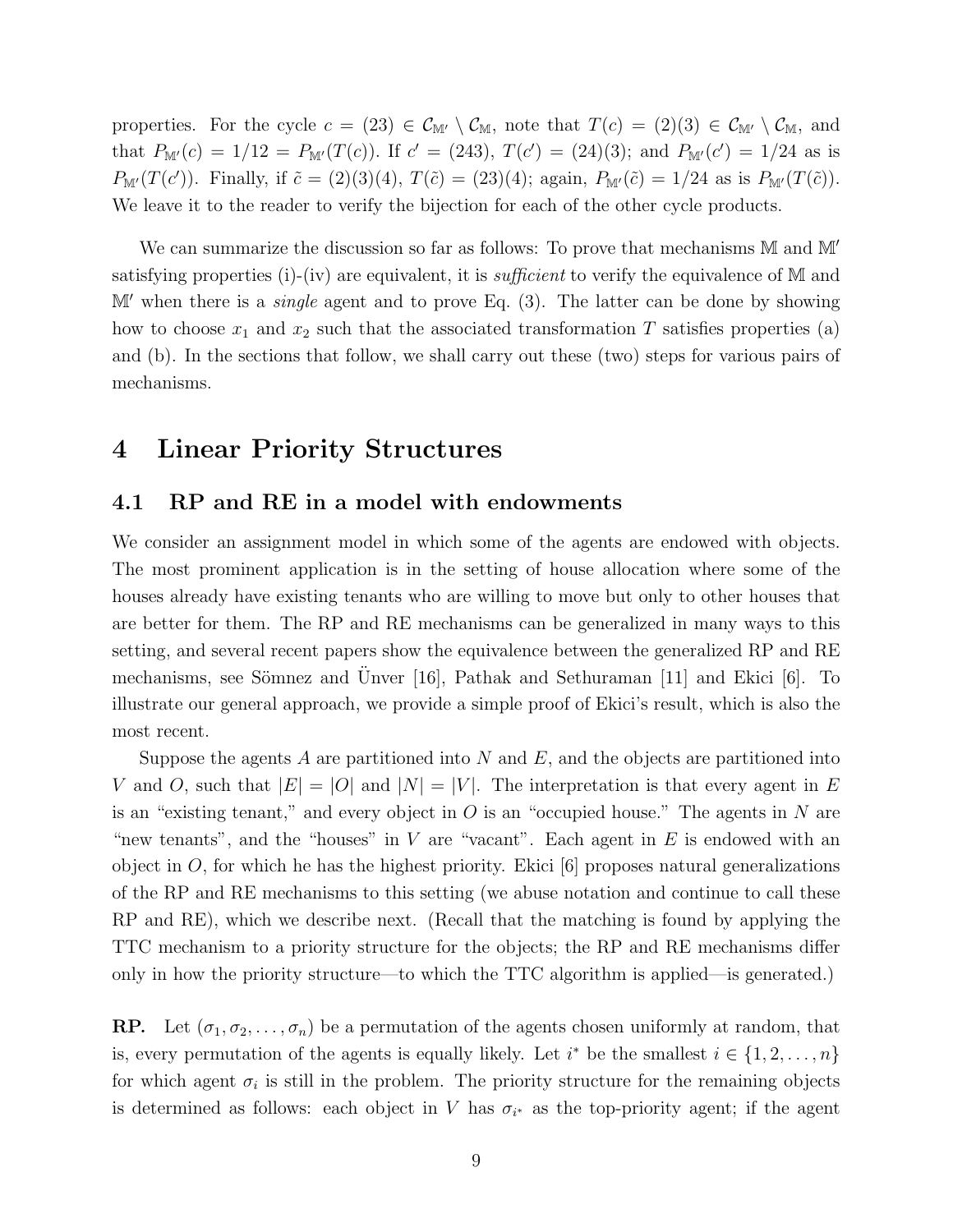endowed with  $o \in O$  still remains in the problem, he retains top-priority for  $o$ , otherwise  $\sigma_{i^*}$ has top priority for o.

**RE.** Let  $(\sigma_1, \sigma_2, \ldots, \sigma_n)$  be a permutation of the agents chosen uniformly at random, that is, every permutation of the agents is equally likely. Suppose the objects are ordered in an arbitrary (but fixed) manner so that there is a first object, a second object, and so on. For each  $j = 1, 2, \ldots, n$ , if the j-th object is in V, then its initial top-priority agent is  $\sigma_j$ ; otherwise, the j<sup>th</sup> object is in O and its initial top-priority agent is the agent  $i \in E$  to whom it is endowed. In this latter case, agent  $\sigma_j$  becomes the "inheritor" of that agent i: When agent i departs, every object for which i has top-priority at that stage but is still unassigned will now have  $\sigma_j$  as its top-priority agent. Note that the inheritor of an agent  $i \in E$  may be another agent  $i' \in E$  who has already been assigned an object, triggering a chain of inheritances until an inheritor yet to be assigned an object is found. It is a simple matter to verify that each remaining object will have a top priority agent at any stage.

We now give an alternative proof that RP and RE are equivalent in this setting. First observe that both mechanisms satisfy properties (i)-(iv), with RP playing the role of  $M$  and RE the role of M' in the definitions of those properties. Additionally, when there is a single agent it is clear that these mechanisms are equivalent. Finally, the residual problem after clearing a cycle product  $c$  is simply a smaller instance of the original problem, under both RP and RE. For RP this is immediate; for RE, it is possible that some objects in O remain, but without the agents who owned them, as these agents departed with other objects; in that case, we simply place these objects in  $V$  (for the smaller problem). Consequently, we may use the induction argument from Section 3.

To complete the proof of equivalence, we need to be precise about the choice of  $x_1$  and  $x_2$ , given any cycle that is present in the TTC graph of RE, but not in that of RP. Let  $A^*$ be the agents whose most-preferred object is in  $V$ . Notice that each cycle product in the TTC graph for RP involves at most one agent from  $A^*$ ; the TTC graph for RE contains all of these cycle products but could contain other cycle products involving two or more agents from  $A^*$ . Consequently, any cycle product  $c \in \bigcup_{l \geq 1} C^l_{\mathbb{M}'} \setminus C^l_{\mathbb{M}}$  contains at least two agents from  $A^*$ . Given any cycle product c that could be present in the TTC graph of RE, but not in that of RP, let  $x_1$  and  $x_2$  be, respectively, the smallest and second smallest-numbered agents in  $c \cap A^*$ . This choice of  $x_1$  and  $x_2$  satisfies property (a). It is simple to verify that the cycle products c and  $T(c)$  occur with the same probability in RE, satisfying property (b).

#### 4.2 Assignment models with agent groups

We turn now to a model, introduced by Carroll [5], in which we are given an exogenous partition of the agents into groups. Furthermore, for each object, we are given a (fixed)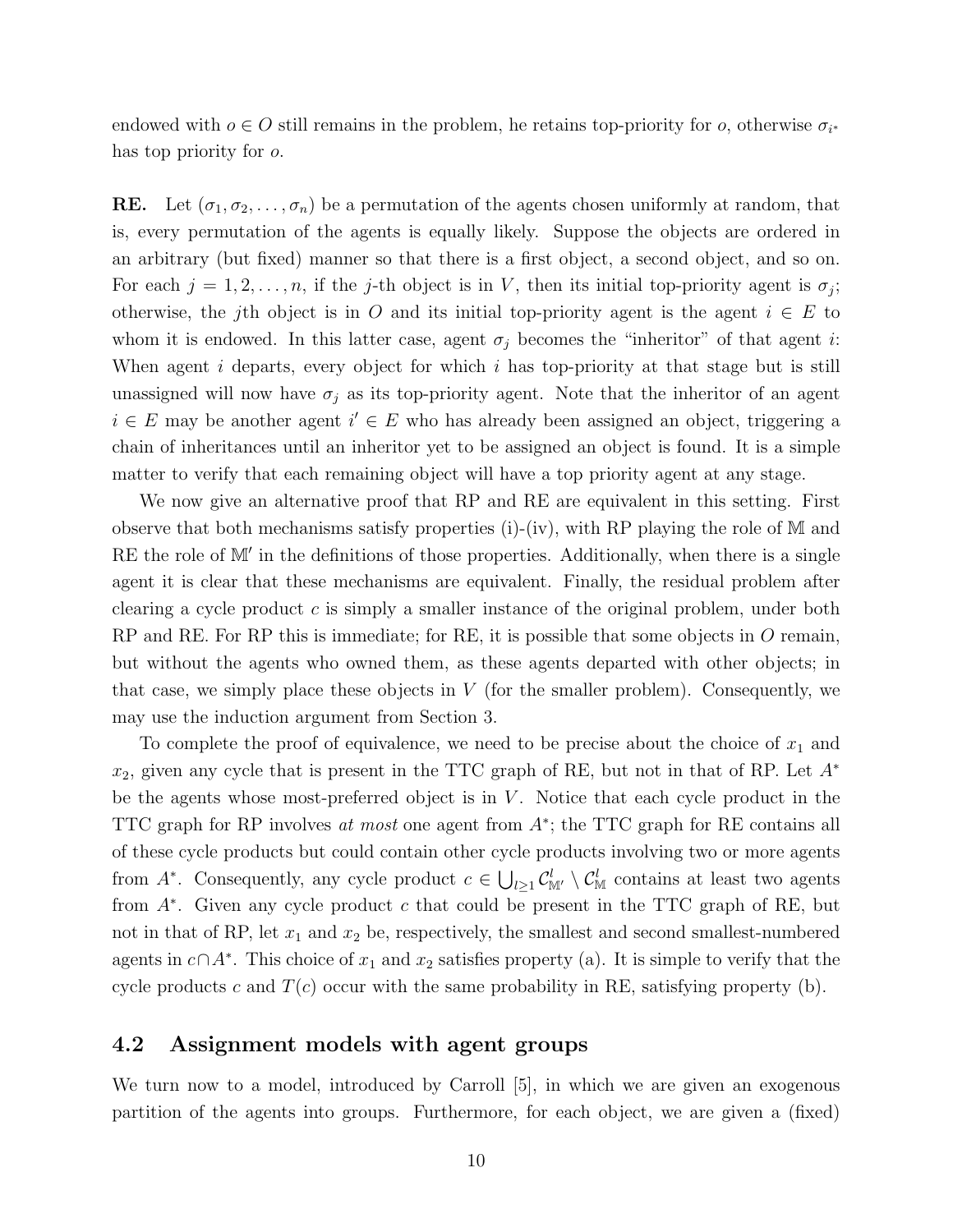priority ordering of the groups. This is useful in modeling situations in which agents within a group should be treated equally, but agents across groups can be prioritized. Carroll showed that this model, described in more detail next, is rich enough to subsume most of the equivalence results in the literature, the only notable exception being the result of Ekici discussed in the previous section. In this model, Carroll proposed two mechanisms—the Random Serial Dictatorship in Groups mechanism (RSDIG) and the Within-Groups Top Trading Cycles mechanism (WGTTC)—and showed that they are equivalent.

As before, we are given a set A of agents, a set S of objects, with  $|A| = |S|$ . Agents have strict preferences over the objects. Suppose the agents are partitioned into groups  $G_1, G_2, \ldots, G_m$ , for some  $m \geq 1$ . Each group  $G_i$  has an associated role group with the same number of members,  $R_i = \{r_1^i, r_2^i, \dots, r_{|G_i|}^i\}$ . Each object's priority structure is given by an ordering of the roles, such that all the roles belonging to a given group occur consecutively (a property Carroll [5] calls group-respecting); however the roles of a given group can be ordered differently in the priority orderings of different objects. One interpretation of these two features is as follows: each object is first endowed to some group and passes to a different group only when all the members of the orginal group have all been matched; however, a given group may choose to distribute the object it owns among its roles any way it pleases. (This latter feature allows constraints such as objects a and b cannot have the same top-priority agent.) The priority structure for the objects is specified in terms of roles, so following Carroll [5] we call this a *priority framework*. The two mechanisms studied by Carroll differ only in the priority frameworks to which the TTC algorithm is applied:

**RSDIG.** The roles  $R_i$  of each group  $G_i$  always appear in the order  $r_1^i, r_2^i, \ldots, r_{|G_i|}^i$ .

**WGTTC.** For each group  $G_i$ , there is no restriction on the ordering of roles, and the ordering may differ from object to object.

In each of these cases the roles have to be instantiated before applying the TTC algorithm. This is done by choosing, for each group  $G_i$ , a bijection uniformly at random from its set of roles  $R_i$  to the set of agents  $G_i$ . In such a case, Carroll showed that the RSDIG and WGTTC mechanisms are equivalent. We give an alternative proof of this result.

Observe that both mechanisms satisfy properties (i)-(iv), with RSDIG as M and WGTTC as M'. Furthermore, it is clear the two mechanisms are equivalent where there is a single agent. Also, the residual problem after clearing a cycle product  $c$  is simply a smaller version of the original problem, for both RSDIG and WGTTC. So we may use the induction argument of §3. It remains to show there is an appropriate way to pick  $x_1$  and  $x_2$  for transformation T so that  $P_{\mathbb{M}'}(c) = P_{\mathbb{M}'}(T(c)).$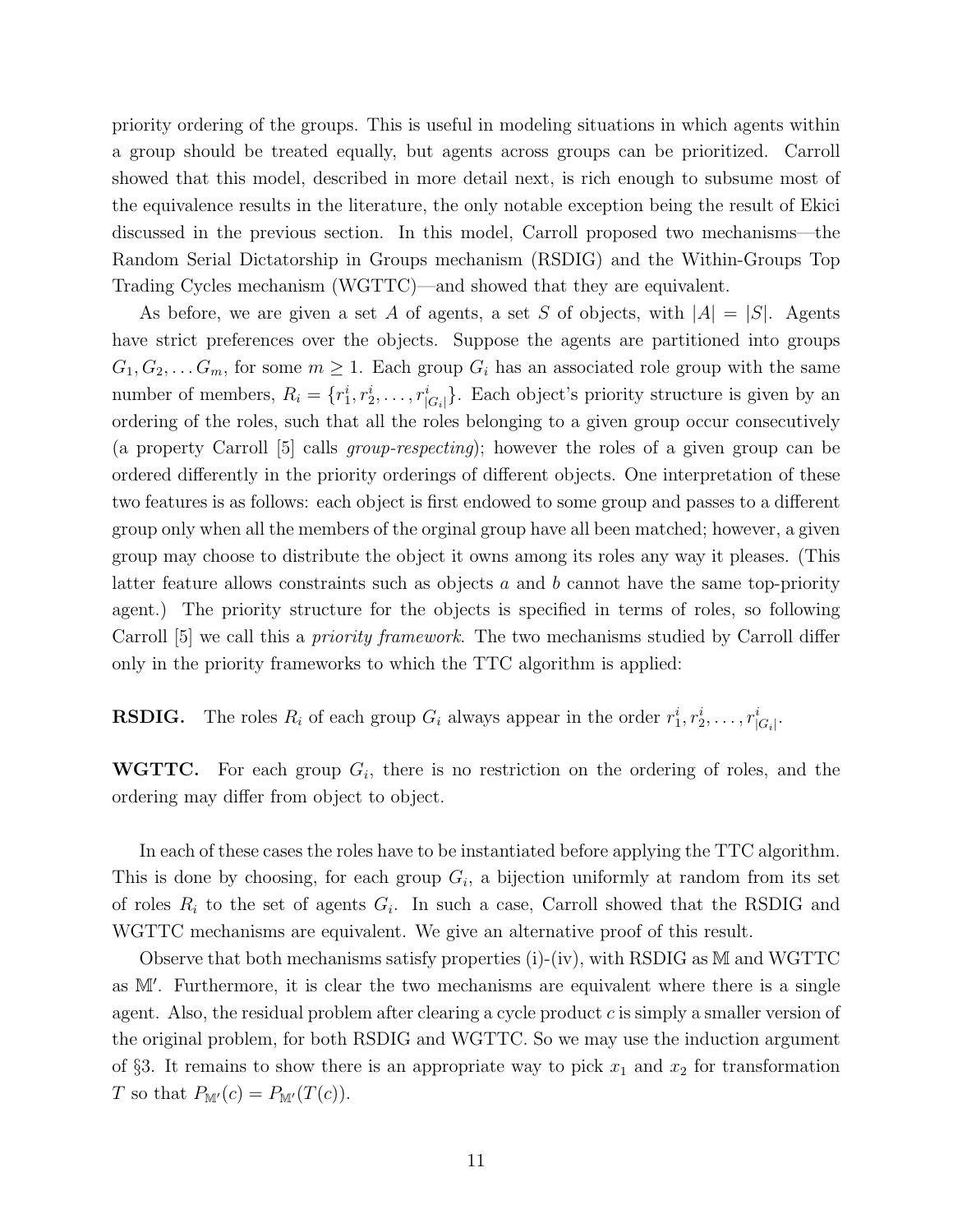Observe that each cycle product in the TTC graph for RSDIG involves at most one agent from each group. The TTC graph for WGTTC contains all of these cycle products, but also includes those containing two or more agents from some group. Let c be a cycle product containing two or more agents from some group. Consider the smallest labeled group with two or more agents in c. Let  $x_1$  be the smallest and and  $x_2$  the second-smallest labeled agents from that group in  $c$ , and consider the canonical transformation  $T$  described earlier. The resulting cycle product  $T(c)$  corresponds to the cycle product induced by the same roleto-agent map as c except that the roles of  $x_1$  and  $x_2$  are swapped. Since  $x_1$  and  $x_2$  are in the same group, it follows that the role-to-agent maps inducing c and  $T(c)$  both occur with the same probability. This verifies properties  $(a)$ - $(b)$  so the equivalence result follows.

### 5 Tree-based inheritance with groups and endowments

We are ready to formulate a general object assignment model. As before we have a set A of agents and a set S of objects. Each agent wishes to be assigned exactly one object. Suppose the agents are partitioned into A and E and the objects are partitioned into V and O. Each object  $o \in O$  is endowed to an agent  $\rho(o) \in E$ , and each agent  $i \in E$  is endowed with at *least* one object in  $O$ . (Different objects in  $O$  may be endowed to the same agent.) Thus  $|O| \geq |E|$  and  $\rho(O) = E$ . As in our earlier discussion, one can think of the agents in E as the existing tenants and the objects in  $O$  as the houses they occupy in a house allocation model; in that case, the agents in  $N$  and the houses in  $V$  are, respectively, the new tenants and the new houses. Agents have strict preferences over the objects. The priority structure of the objects—a distinguishing feature of our model—is specified by an inheritance tree, which generalizes the models of Carroll [5], as well as the earlier models of Papai [9] and Svensson and Larsson [18]. In particular, the priority structure allows for objects to be endowed to certain agents, admits group hierarchies, and additionally allows the inheritance of an object to depend on the partial matching at that stage.

The agents are also partitioned into groups  $G_1, G_2, \ldots, G_m$  so that  $G_i \cap G_j = \emptyset$  for all  $i \neq j$  and  $\bigcup G_i = A$ . Note that composition of each of these groups is unrestricted:  $G_i$  may have a non-empty intersection with A or E or both. However the group membership of an agent may affect his priority for certain objects. Each agent group  $G_i$  is associated with a set of *roles*  $R_i$  with  $|R_i| = |G_i|$ , with  $R_i \cap R_j = \emptyset$  for all  $j \neq i$ . The priority structure for each object is specified in terms of roles. When the mechanism is run, the roles,  $R_i$ , are instantiated with the agents in  $G_i$ , uniformly at random: each mapping of the roles  $R_i$  to the agents in  $G_i$  is equally likely. We say that an agent a or role r owns an object o if a or r has the topmost priority for o.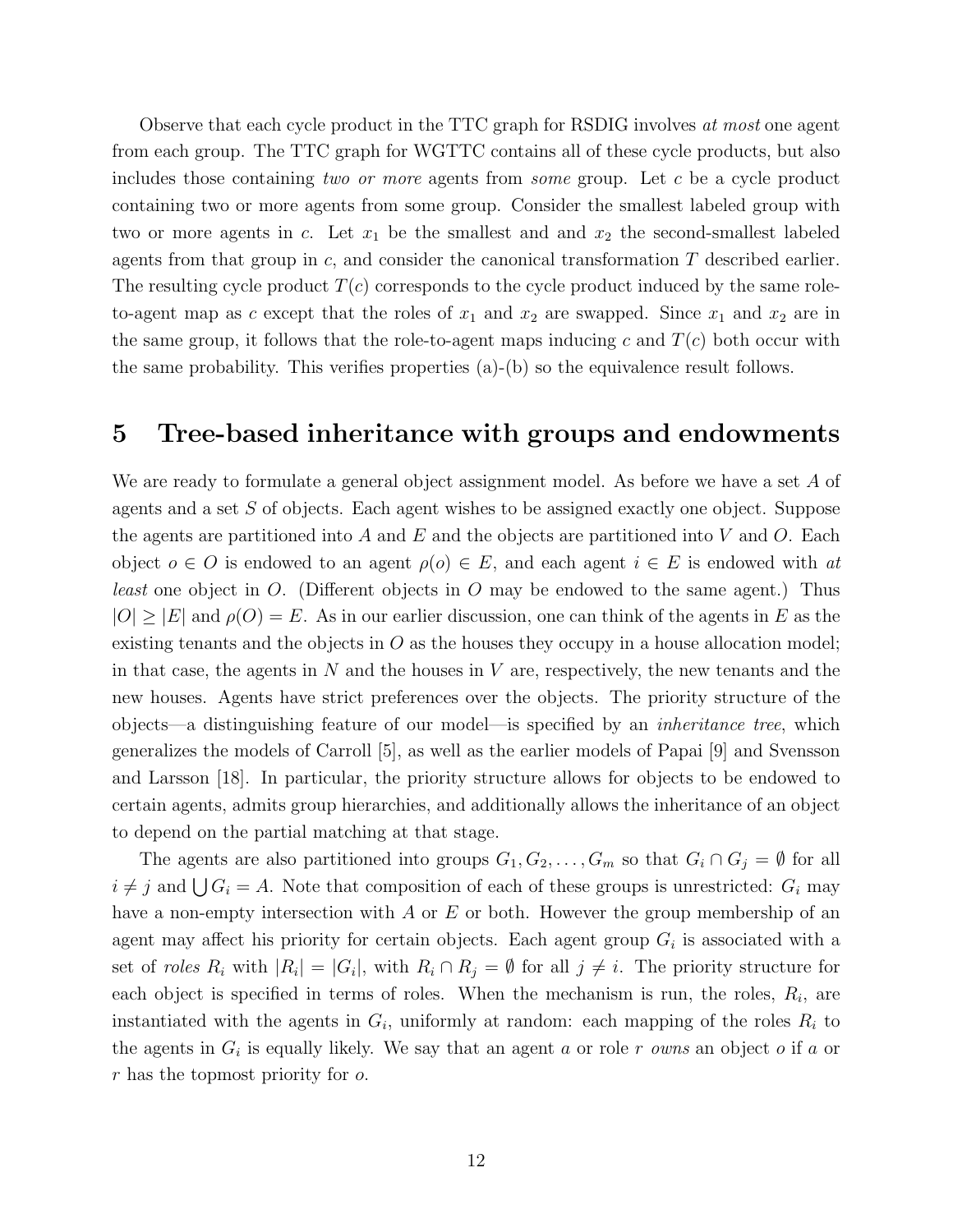#### 5.1 Inheritance Trees

The priority structure of each object is specified in terms of an inheritance tree as introduced by Papai [9], with one key difference: the nodes of the tree are populated by roles rather than the agents.

Every object  $o \in S$  has an associated *inheritance tree*  $\Gamma_o$ , which is a rooted tree graph with directed arcs. If there are n agents in all,  $\Gamma_o$  has one root node (level 0),  $n-1$  nodes at level 1,  $(n-1)(n-2)$  nodes at level 2, etc., each of which is labeled with a role. Each node has exactly one incoming arc except the root (which has none), and each node at level k has  $(n - k - 1)$  outgoing arcs, each of which terminates at a node at level  $k + 1$  and is labeled with an object other than  $\sigma$  and the k objects appearing as labels in the unique path from the root to that node. Moreover, in any path from the root to a leaf, each role label should appear exactly once. The agent who owns the object is the one whose role is the label of the root.

The tree  $\Gamma_o$  defines an inheritance plan for the object  $o$  in the following sense: consider a path from the root node to a node at level  $k$ , and suppose the labels of the nodes and arcs in the path are  $r_0 - o_0 - r_1 - o_1 - r_2 - \ldots - r_{k-1} - o_{k-1} - r_k$ . Then the agent with role  $r_k$  owns o if for all  $i = 0, \ldots, k-1$  the agent with role  $r_i$  is assigned object  $o_i$ , and the agent with role  $r_k$ is still unassigned. (The assignment of agents with roles other than  $r_i$ ,  $i = 0, \ldots, k$  to objects other than  $o, o_0, o_1, \ldots, o_{k-1}$  is immaterial.) Note that the definition of an inheritance tree ensures that in any partial assignment of objects to agents, either object o is assigned, or there is a unique maximal path originating from the root of  $\Gamma<sub>o</sub>$  using only agents and objects in that partial assignment whose terminal node is the role of an unmatched agent, who next owns o.

We are now ready to specify the priority structure for each object  $o \in S$ . For  $o \in V$ , the priority structure is given by the inheritance tree  $\Gamma_o$ , with the roles instantiated uniformly at random from the corresponding groups; each object  $o \in O$  is owned by the agent  $\rho(o)$ until that agent is assigned an object; if  $\rho(o)$  is assigned an object, but o is still unassigned, its ownership will be governed by its inheritance tree  $\Gamma_o$ .

Suppose the TTC mechanism is applied to a problem where the priority structure for each object is given by an inheritance tree. We describe how the trees are updated when a cycle  $c$  is cleared. Typically this process involves trimming branches and contracting arcs so that information that is no longer useful is discarded; the resulting updated tree will involve only those objects and roles that are still "unassigned". Let  $X$  be the set of objects that are assigned and let  $Y$  be the roles that these objects are assigned to when the TTC mechanism is applied. For each  $x \in X$ , let  $\lambda(x)$  be the role in Y that x is assigned to. The inheritance trees are updated as follows:

• Discard the inheritance trees  $\Gamma_o$  for each  $o \in X$ ;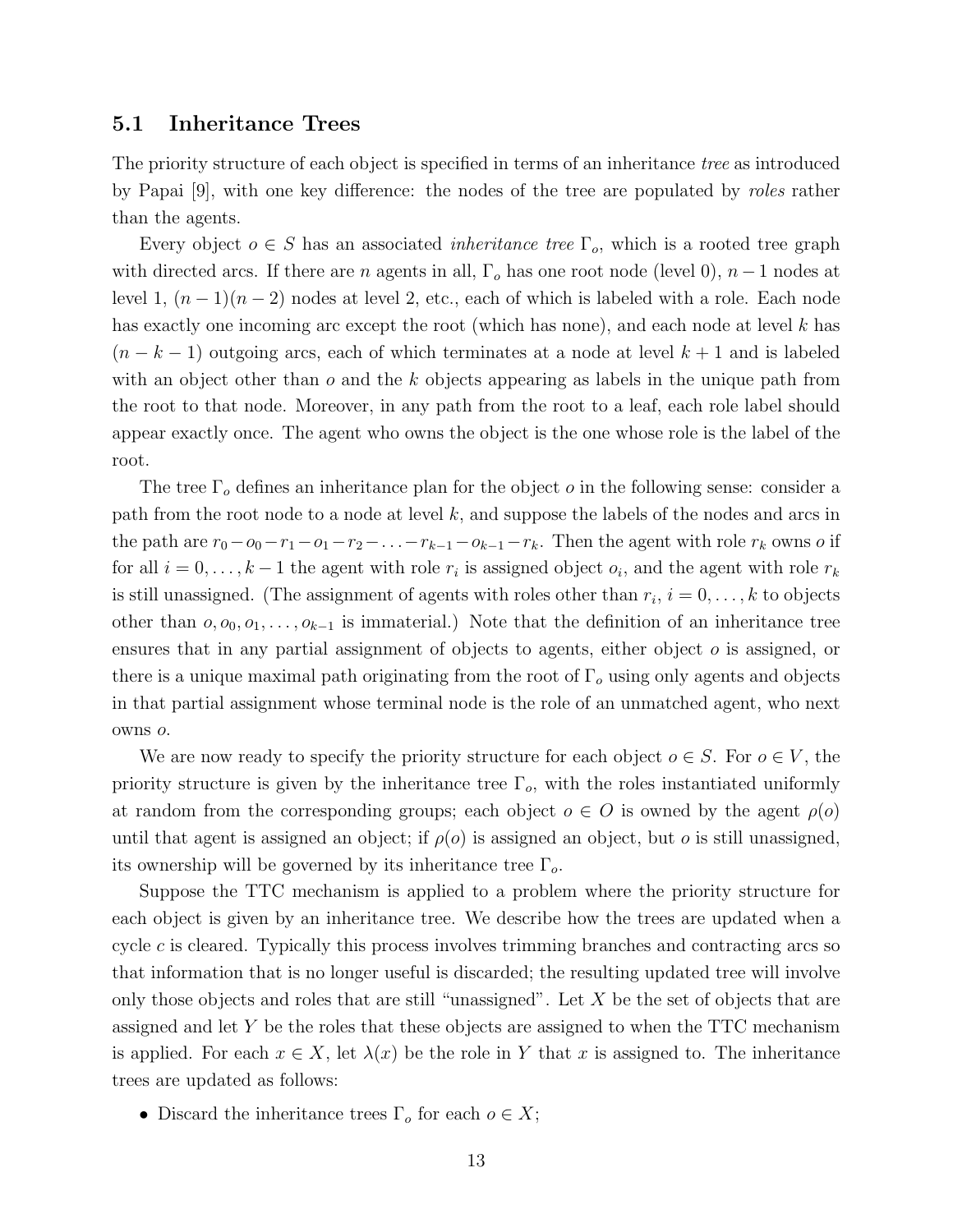- For each  $x \in X$ , and for each node labeled  $\lambda(x)$  in every remaining inheritance tree, delete every outgoing arc from that node with a label other than  $x$  (and the subtree rooted at the other end of that arc). So for each  $x \in X$ , the only arc that emanates from any node labeled  $\lambda(x)$  will be labeled x.
- Contract every arc with a label of x emanating from a node labeled  $\lambda(x)$  (this is the same as deleting the arc x, and moving the subtree rooted at its head node to its tail node).

Observe that the updates to the inheritance trees removes all the paths that can no longer be realized and retains the paths that may still be realized. We end this section with an illustrative example.

**Example 4.** Consider an instance of the problem with 4 agents  $\{1, 2, 3, 4\}$  and 4 houses  $\{a, b, c, d\}$ , and suppose role  $r_i$  is mapped to agent i for each i. Focus on object a, whose inheritance tree is given by  $\Gamma_a$  in Figure 1(a). We illustrate in Figures 1(b)–(d) how ownership and the inheritance tree of object  $a$  evolves under some sequence of submatchings, say  $(1 \leftarrow b)$ ,  $(3 \leftarrow d)$ ,  $(2 \leftarrow c)$ , and  $(4 \leftarrow a)$  in the given order. Initially, a is owned by agent 1, who is assigned b in phase 1. Following this, a's inheritance tree is updated to  $\Gamma_a'$ , and agent 2 becomes the new owner of a. When agent 3 is assigned  $d$ , 2 continues to own  $a$ , but a's inheritance tree is updated to  $\Gamma''_a$ . Then, agent 2 is assigned c at which point agent 4 becomes the owner of a; this is shown in the tree  $\Gamma_n'''$ . Finally 4 is matched with a so a is removed from the problem.



Figure 1: The evolution of  $\Gamma_a$  in Example 4.

#### 5.2 Equivalence results

We generalize the equivalence results discussed earlier to settings in which the priority structure for each object is an inheritance tree. To state the equivalence result formally, we need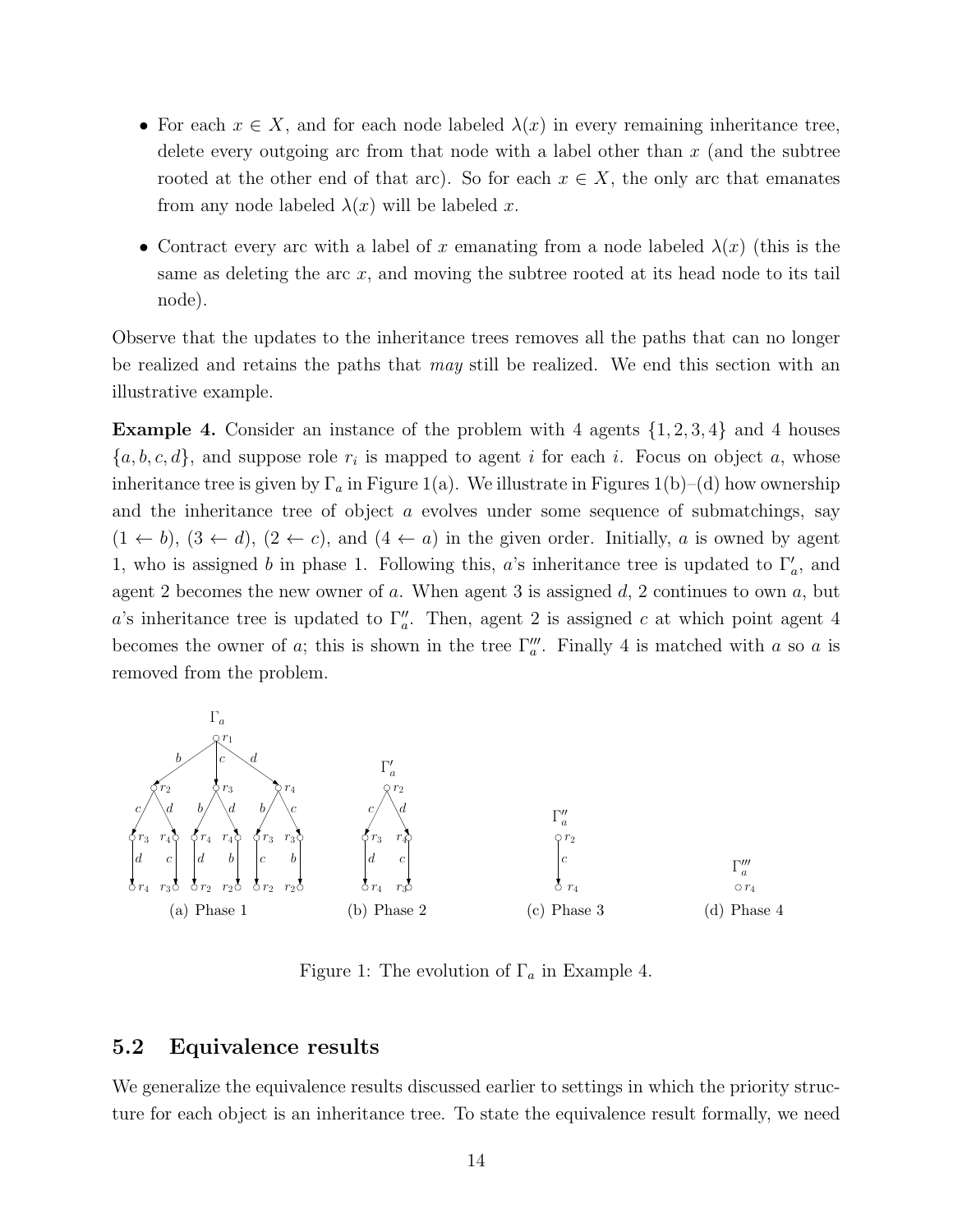the following definitions.

Given an inheritance tree Γ, define  $G(\Gamma)$  to be the tree obtained by replacing each role at the nodes of Γ with the group to which that role belongs. Inheritance trees Γ and Γ' are  $G\text{-}similar$  if  $G(\Gamma)$  and  $G(\Gamma')$  are identical.

An inheritance tree is a *random priority* inheritance tree if in every root-to-leaf path, the roles belonging to each group  $G_i$  appear in ascending order (from the lowest index to the highest index). Notice that when all the inheritance trees in the problem are random priority inheritance trees, each  $o \in V$  owned by a member of a group  $G_i$  will be owned by the same role. Given an arbitrary inheritance tree  $\Gamma$ , there is a natural relabeling of the nodes that gives rise to the associated random priority inheritance tree  $RP(\Gamma)$ : find  $G(\Gamma)$  and apply the random-priority labeling to it. It follows that if  $\Gamma$  and  $\Gamma'$  are G-similar,  $RP(\Gamma) = RP(\Gamma').$ 

For a partial assignment (or matching)  $\pi$ , and an object  $s \in S$ , let  $g_{\pi}(s)$  be the group to which s is assigned; if s is not assigned to any agent in  $\pi$ , define  $g_{\pi}(s)$  to be zero. Two partial assignments  $\pi$  and  $\pi'$  are *G-equivalent* if  $g_{\pi}(s) = g_{\pi'}(s)$  for all  $s \in S$ . In other words,  $\pi$  and  $\pi'$  must assign the same objects, and each object assigned by them must be assigned to the same group under both  $\pi$  and  $\pi'$  (although the actual agents or roles to which s is assigned may differ). Given an inheritance tree Γ and a partial assignment  $\pi$ , let Γ<sup>π</sup> be the updated inheritance tree after the objects and roles in  $\pi$  are removed from the problem. An inheritance tree  $\Gamma$  is *G-invariant* if  $G(\Gamma^{\pi}) = G(\Gamma^{\pi'})$  for any G-equivalent partial assignments  $\pi$  and  $\pi'$ . Note that if  $\Gamma$  is G-invariant, then so is any inheritance tree  $\Gamma'$  that is G-similar to Γ.



Figure 2: A role-inheritance tree  $\Gamma_a$ ;  $G(\Gamma_a)$ , the tree after replacing its roles with groups, and  $RP(\Gamma_a)$  the random-priority inheritance tree induced by  $\Gamma_a$  when the groups are  $G_1 = \{1\},\$  $G_2 = \{2\}, G_3 = \{3, 4\}.$ 

**Example 5.** Consider the inheritance tree  $\Gamma_a$  in Figure 2(a). Let the groups be  $G_1 = \{1\}$ ,  $G_2 = \{2\}, G_3 = \{3, 4\}.$  After relabeling the roles with their associated groups, we get  $G(\Gamma_a)$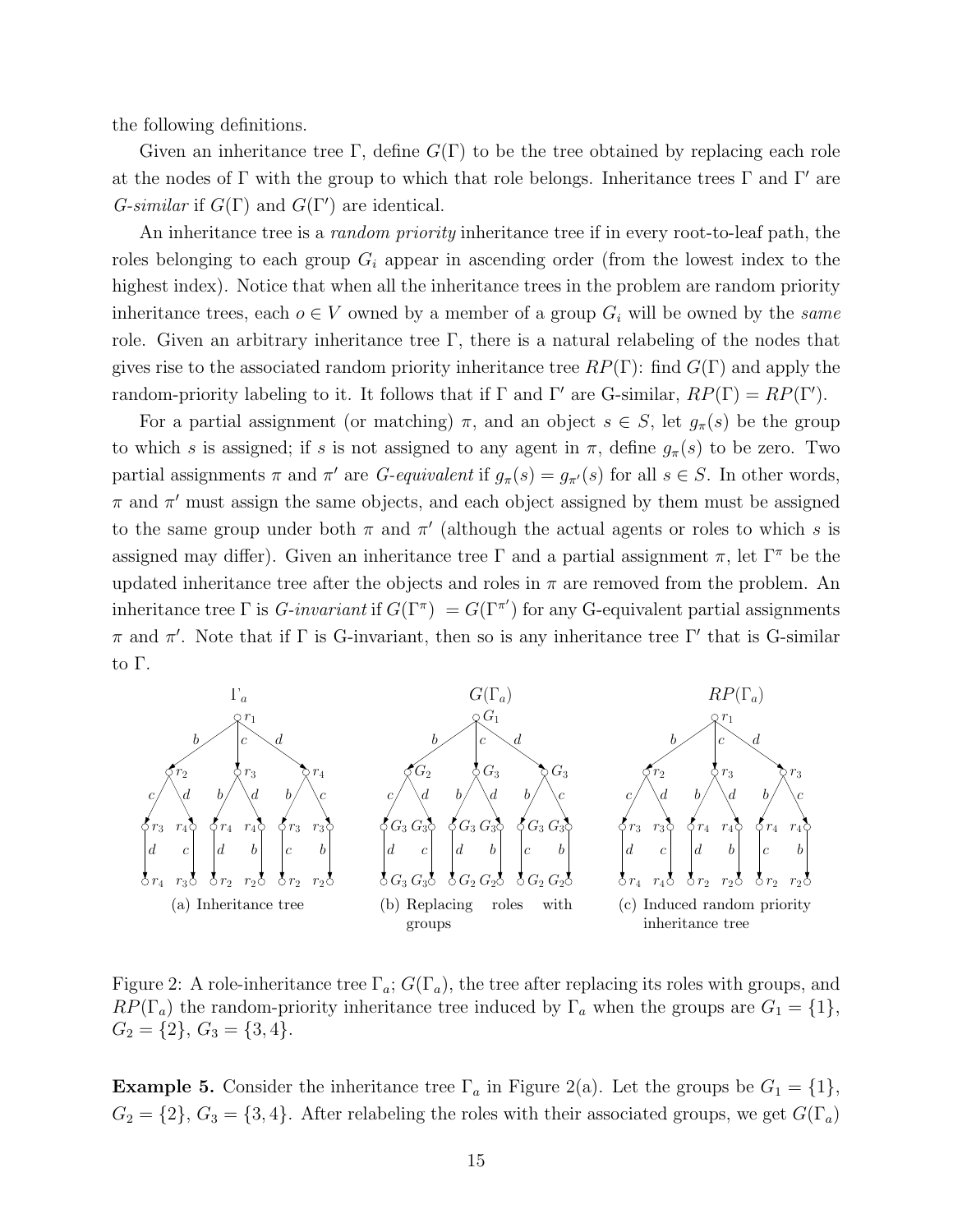as shown in Figure 2(b). The random-priority tree induced by  $\Gamma_a$ ,  $RP(\Gamma_a)$ , is shown in Figure  $2(c)$ : in every path from the root to any leaf the roles of each group appear consecutively, and in ascending order. Moreover, both  $\Gamma_a$  and  $RP(\Gamma_a)$  are G-invariant.

**Theorem 1.** Fix  $A = (E, N)$ ,  $S = (O, V)$  and  $\rho$ . Let  $\{\Gamma_s\}$  be a set of inheritance trees on  $(A, S)$  that are G-invariant. Then the TTC mechanism using  $\{\Gamma_s\}$  and the TTC mechanism using  $\{RP(\Gamma_s)\}\$ are equivalent.

*Proof.* Let M be the TTC mechanism applied to  $\{RP(\Gamma_s)\}\$  and let M' be the TTC mechanism applied to  $\{\Gamma_s\}$ . With this interpretation, property (i) is immediate; property (ii) follows from the G-invariance of  $\{\Gamma_s\}$  for M', and from the G-invariance of  $\{RP(\Gamma_s)\}$  for M. (Note that G-invariance of  $\{RP(\Gamma_s)\}\$ is implied by G-invariance of  $\{\Gamma_s\}$ .) Properties (iii) and (iv) are also easily verified for the two mechanisms. Futhermore, it is clear that the two mechanisms are equivalent when there is a single agent.

Consider the TTC graph for  $M$  and  $M'$  in the residual problem under any sequence of cleared cycles. Since the sequence of cycles cleared are the same, the inheritance trees are updated in both mechanisms similarly (the same arcs are deleted and contracted, though the role labels removed may differ). Moreover, the remaining agents and objects are the same in both mechanisms. It follows that the updated inheritance trees under M are the same as the the random-priority trees induced by the updated inheritance trees under M' (a relabeling of roles may be necessary), so we can use the induction argument from §3.

It remains to show that there is an appropriate way to pick  $x_1$  and  $x_2$  for transformation T that satisfy properties (a)-(b). Let  $A^*$  be the agents whose most-preferred object is in V. Observe that each cycle product in the TTC graph for M has at most one agent in  $A^* \cap G_k$ for each  $k$ . The TTC graph for  $M'$  contains these cycle products as well (in addition to zero or more cycle products containing at least two agents from  $A^*$  from the same group). Consider the lowest labeled group  $G^*$  with at least two agents from  $A^* \cap c$ . Let  $x_1$  and  $x_2$ be, respectively, the lowest and second-lowest labeled agents in  $A^* \cap c \cap G^*$ . This satisfies property (a). Additionally, the resulting cycle product  $T(c)$  is exactly the cycle product induced by the same role-to-agent map as  $c$  except that the roles mapping to  $x_1$  and  $x_2$  are swapped. Since  $x_1$  and  $x_2$  are in the same group, the role-to-agent maps inducing c and  $T(c)$ both occur with the same probability, so property (b) is satisfied as well, and the equivalence result follows.  $\Box$ 

**Corollary.** Fix  $A = (E, N)$ ,  $S = (O, V)$  and  $\rho$ . Let  $\{\Gamma_s\}$  and  $\{\Gamma'_s\}$  be two sets of inheritance trees on  $(A, S)$  that are G-invariant, and let  $\Gamma_s$  be G-similar to  $\Gamma'_s$  for each  $s \in S$ . Then the TTC mechanism using  $\{\Gamma_s\}$  and the TTC mechanism using  $\{\Gamma'_s\}$  are equivalent.

*Proof.* As  $\{\Gamma_s\}$  and  $\{\Gamma'_s\}$  are G-similar,  $\{RP(\Gamma_s)\}$  and  $\{RP(\Gamma'_s)\}$  are identical, and the result is immediate from Theorem 1  $\Box$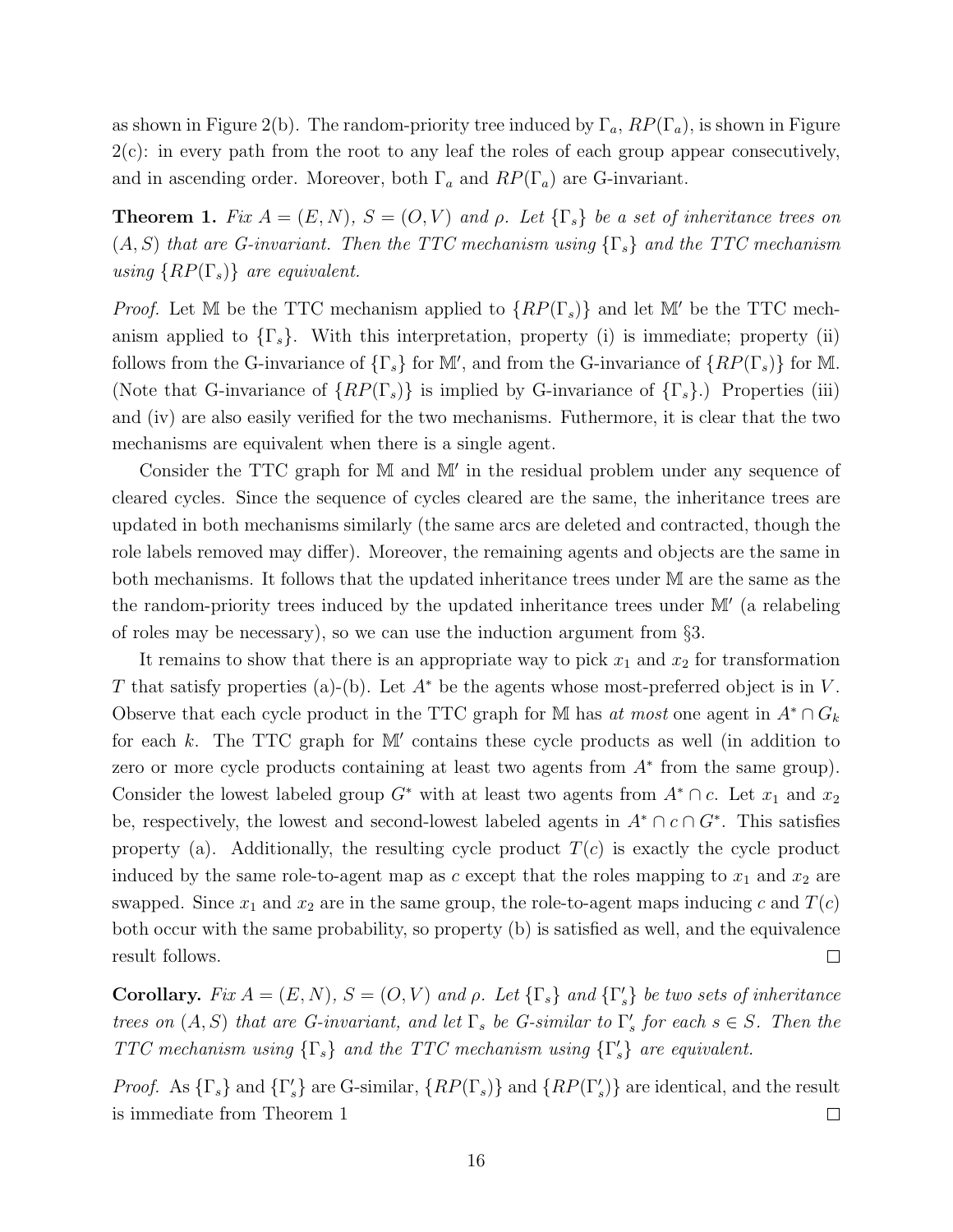Remark. One can think of G-invariance as a natural generalization of the notion of a *group respecting* priority structure as defined by Carroll [5] (see  $\S 4.2$ ). While this restriction is a technical necessity in the equivalence proof, it is not an unreasonable one: For example, in allocating public housing with agents grouped by income level, it may be undesirable for a house to pass from a low income group to a high income group and back to the low income group. This cannot occur if the inheritance structure is group respecting. Following Carroll, we could define an inheritance tree to be *group respecting* if in any path from the root to a leaf, all roles from the same group appear consecutively. It is easy to verify that every Ginvariant tree is group respecting, but the converse is not true. Example 6 demonstrates the necessity of G-invariance for the equivalence result to hold. It also shows that equivalence may not hold when trees are group respecting but not G-invariant. If the inheritance tree is equivalent to a linear priority order as in Carroll [5], it can be shown that an inheritance tree is G-invariant if and only if it is group-respecting.

Example 6. To demonstrate the necessity of G-invariance of all trees, consider the following 4-agent example. Let  $A = \{1, 2, 3, 4\}$ ,  $S = \{a, b, c, d\}$ , with three groups  $G_1 = \{1, 2\}$  (with corresponding roles  $\{r_1, r_2\}$ ,  $G_2 = \{3\}$  (with roles  $\{r_3\}$ ) and  $G_3$  (with roles  $\{r_4\}$ ). Suppose the agents' preferences are given by Table 2, and that the inheritances for the objects are defined by the following trees: for a,  $\Gamma_a$  as given in 3(a); for b,  $\Gamma_b$  induced by the linear ordering of roles  $r_1 \succ r_2 \succ r_3 \succ r_4$ ; for c,  $\Gamma_c$  induced by the linear ordering  $r_2 \succ r_1 \succ r_3 \succ r_4$ ; and for d,  $\Gamma_d$  induced by the linear ordering  $r_1 \succ r_2 \succ r_3 \succ r_4$ . Notice that  $\Gamma_b$ ,  $\Gamma_c$  and  $\Gamma_d$ are G-invariant. On the other hand, although  $\Gamma_a$  is group-respecting it is not G-invariant since the two matchings  $(1 \leftarrow b, 2 \leftarrow c)$  (induced by the role mappings  $r_1 \rightarrow 1, r_2 \rightarrow 2$ ) and  $(1 \leftarrow c, 2 \leftarrow b)$  (induced by  $r_1 \rightarrow 2, r_2 \rightarrow 1$ ) are G-equivalent but result in top-priority roles from different groups for  $a(G_2 \text{ and } G_3 \text{ respectively}).$ 

| ı            | 2            | 3 | 4          |
|--------------|--------------|---|------------|
| с            | С            | а | $^{\rm a}$ |
| b            | b            | d | d          |
| $\mathbf{a}$ | $\mathbf{a}$ | с | C          |
| d            | d            | b | b          |

Table 2: Agent preferences for Example 6.

It is simple to verify the following: under  $\{\Gamma_s\}$  two matchings  $(1 \leftarrow b, 2 \leftarrow c, 3 \leftarrow a, 4 \leftarrow$ d) and  $(1 \leftarrow c, 2 \leftarrow b, 3 \leftarrow a, 4 \leftarrow d)$  are output with equal probability; under  $\{RP(\Gamma_s)\}\$ two matchings  $(1 \leftarrow b, 2 \leftarrow c, 3 \leftarrow d, 4 \leftarrow a)$  and  $(1 \leftarrow c, 2 \leftarrow b, 3 \leftarrow d, 4 \leftarrow a)$  are output with equal probability. Notice that under  $\{\Gamma_s\}$  3 is always assigned a and b is always assigned b, whereas under  $\{RP(\Gamma_s)\}\$ the situation is reversed in that 3 is always assigned b and 4 is always assigned a. So the two mechanisms are not equivalent.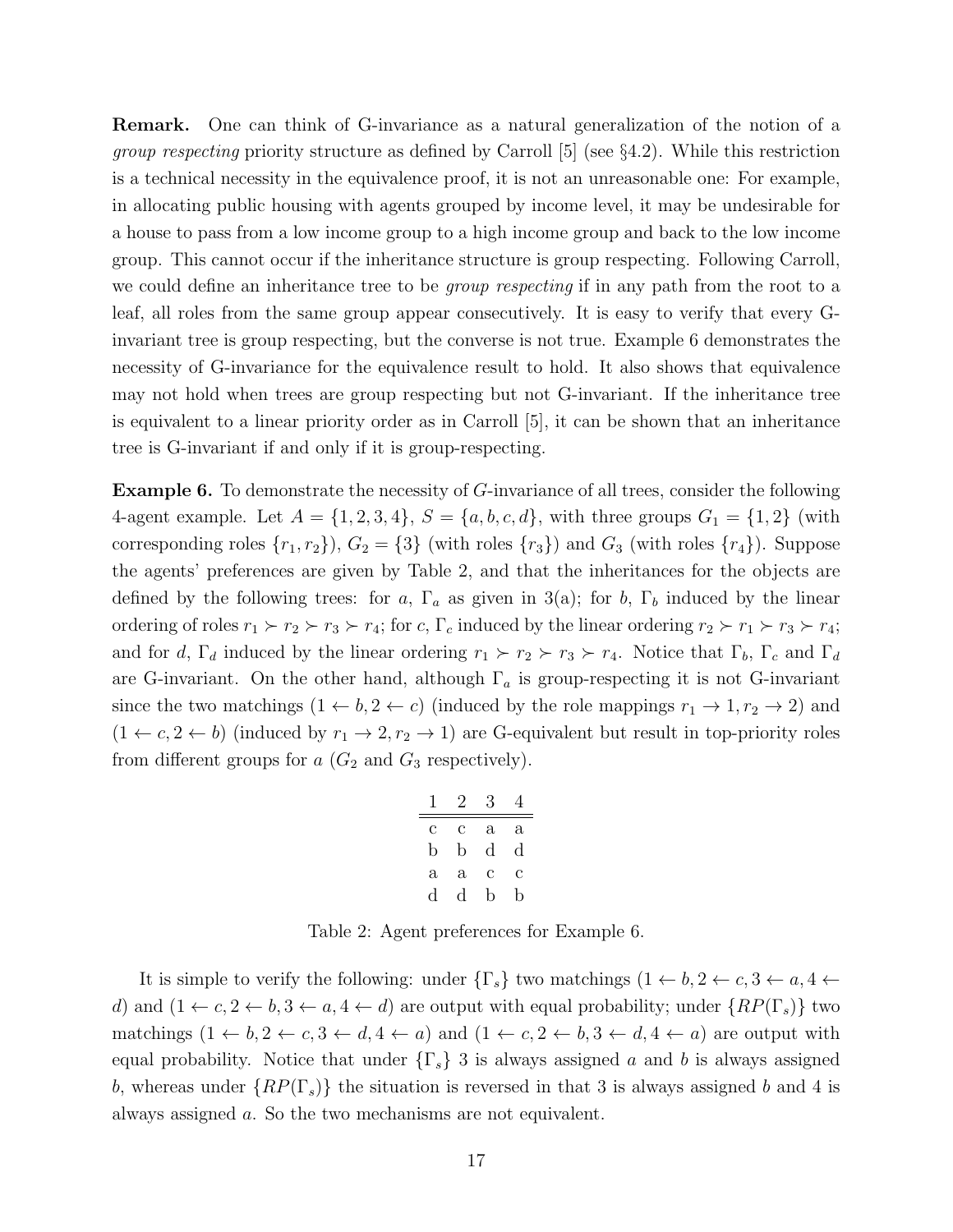

Figure 3: Two inheritance trees for object a in Example 6.

Now, consider if a has the G-invariant inheritance tree  $\Gamma_a^*$  given in Figure 3(b) instead, while the inheritance trees of the other objects  $\Gamma_s^*$  are the same as  $\Gamma_s$ . It is not difficult to check that the mechanisms induced by  $\{\Gamma_s^*\}$  and  $\{RP(\Gamma_s^*)\}$  are equivalent, in particular both output two possible matchings  $(1 \leftarrow b, 2 \leftarrow c, 3 \leftarrow a, 4 \leftarrow d)$  and  $(1 \leftarrow c, 2 \leftarrow b, 3 \leftarrow a, 4 \leftarrow d)$ d) with equal probability.

Remark. It is not difficult to see that inheritance trees allows for inheritance structure that cannot be captured by any linear ordering of roles. For example, consider a 4-agent instance where the agents  $\{1, 2, 3, 4\}$  are in three groups  $G_1 = \{1, 2\}$  (roles  $\{r_1, r_2\}$ ),  $G_2 = \{3\}$  (roles  ${r_3}$ ) and  $G_3 = {4}$  (roles  ${r_4}$ ), and the objects are  ${a, b, c, d}$ . Suppose the inheritance tree a is given by  $\Gamma_a$  in Figure 4, which is G-invariant. If 1 is assigned b and 2 is assigned c, 3 becomes the owner of a. However, if instead 1 is assigned b and 2 is assigned d, 4 becomes the owner of a. It is not difficult to see that no group-respecting linear orderings may capture this sort of branching behavior.



Figure 4: A G-invariant tree that cannot be represented by any linear inheritance.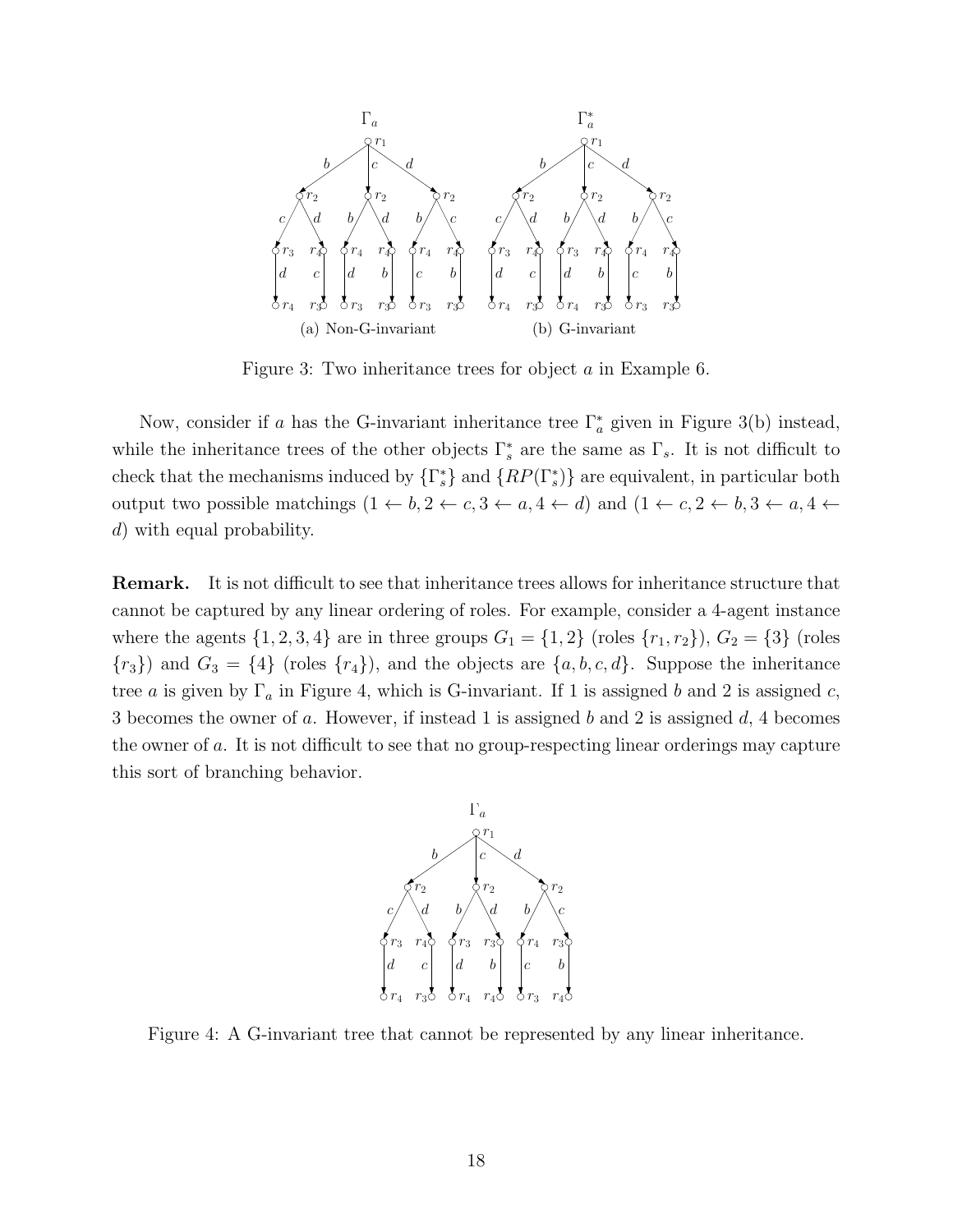# 6 Discussion

Our approach suggests the following general framework for thinking about allocating indivisible objects to a group of agents. Suppose we are given a set of agents with strict preferences over objects, an exogenous partition of the agents into groups; suppose also that agents are partitioned into "existing tenants" and "new agents," and objects into "occupied" and "vacant" objects. Each occupied object has an obvious top-priority agent, namely, the agent who occupies it. Assume each vacant object is endowed to a unique group. Finally, each group can assign the top-priority role any way it pleases for all of the vacant objects endowed to it. Each group instantiates its roles uniformly at random, either without repetition (a given role is equally likely to be mapped to any remaining agent in that group who is not yet mapped) or with repetition (each role is equally likely to be mapped to any remaining agent in that group). Each group make this decision independently, and can choose either type of mapping, regardless of what the other groups do. The TTC mechanism is used to clear (a subset of) cycles. If a vacant object remains, but its occupant does not, it is treated as a new object. If an object is endowed to a group, and its top-priority agent is no longer present, it is endowed to a different agent in the same group, assuming at least one such agent exists. If an object is endowed to a group, its top-priority agent is no longer present and no agent from that group is present, control of that object passes to another group (in a G-invariant) way. Our general approach shows that the final outcome is the same regardless of how the groups assign the objects they control amongst themselves. It is easy to see that all the mechanisms considered in our paper fit into this framework.

Consider the special case in which none of the agents are endowed with an object. Note that in this case all the mechanisms that fit this framework are strategyproof (SP), and always yield a Pareto efficient (PE) assignment. Furthermore, agents with identical preferences receive identical (probabilistic) allocations (ETE). The aforementioned result boils down to the statement that every mechanism in this framework is equivalent to the RP mechanism. An intriguing conjecture that suggests itself, in light of these equivalence results, is that the RP mechanism is characterized by these three properties. If we only require a subset of these properties, there are other mechanisms: giving an equal share of each object to each agent satisfies SP and ETE, but not PE; a serial dictatorship with an exogenous order of the agents satisfies SP and PE, but not ETE; and the probabilistic serial mechanism of Bogomolnaia and Moulin [4] satisfies PE and ETE, but not SP. The characterization result is, of course, of independent interest. We note, however, that this characterization of RP may be an alternative approach to the proof of the equivalence results established here.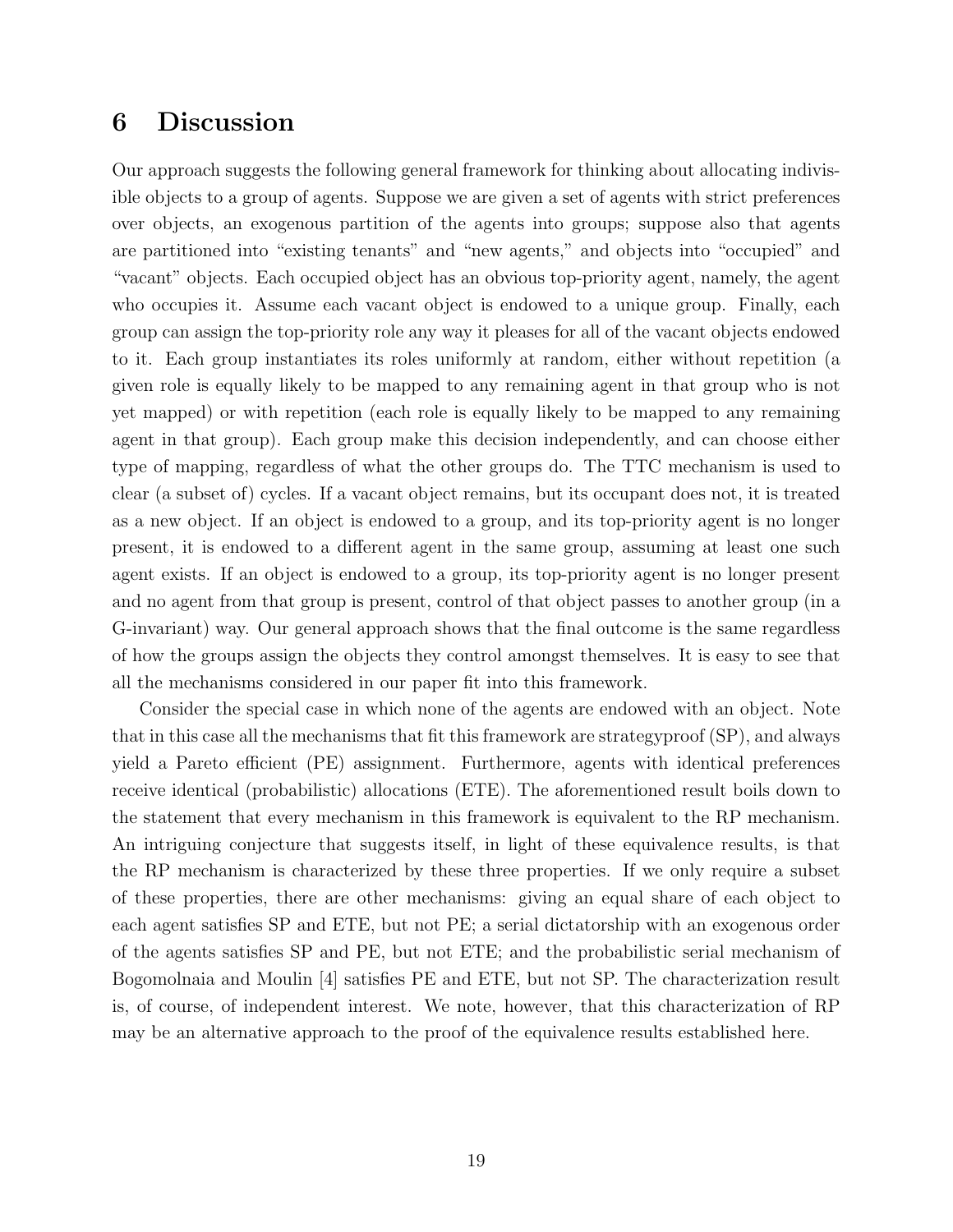## References

- [1] A. Abdulkadiroğlu, P. Pathak, and A. E. Roth. The New York City high school match. American Economic Review, Papers and Proceedings, 95(2):364–367, 2005.
- $[2]$  A. Abdulkadiroğlu and T. Sönmez. Random serial dictatorship and the core from random endowments in house allocation problems. *Econometrica*, 66(3):689–701, 1998.
- [3] C. G. Bird. Group incentive compatibility in a market with indivisible goods. Economic Letters, 14(4):309–313, 1984.
- [4] A. Bogomolnaia and H. Moulin. A new solution to the random assignment problem. Journal of Economic Theory, 100:295–328, 2001.
- [5] G. Carroll. A general equivalence theorem for allocation of indivisible objects. Working Paper.
- [6] O. Ekici. Fair and efficient discrete resource allocation: A market approach. Job Market Paper.
- [7] A. Hylland and R. J. Zeckhauser. The efficient allocation of individuals to positions. Journal of Political Economy, 87(2):293–314, April 1979.
- [8] D. E. Knuth. An exact analysis of stable allocation. Journal of Algorithms, 20(2):431– 442, 1996.
- [9] S. Pápai. Strategy-proof assignment by hierachical exchange. *Econometrica*, 68:1403– 1433, 2000.
- [10] P. Pathak. The mechanism design approach to student assignment. Annual Reviews of Economics, 3, Forthcoming.
- [11] P. Pathak and J. Sethuraman. Lotteries in student assignment: An equivalence result. Theoretical Economics, 6:1–17, 2011.
- [12] A. Roth, T. Sönmez, and M. U. Ünver. Kidney exchange. *Quarterly Journal of Eco*nomics, 119(2):457–488, May 2004.
- [13] A. E. Roth. Incentive compatibility in a market with indivisible goods. Economic Letters, 9:127–132, 1982.
- [14] A. E. Roth and A. Postlewaite. Weak versus strong domination in a market with indivisible goods. Journal of Mathematical Economics, 4:131–137, 1977.